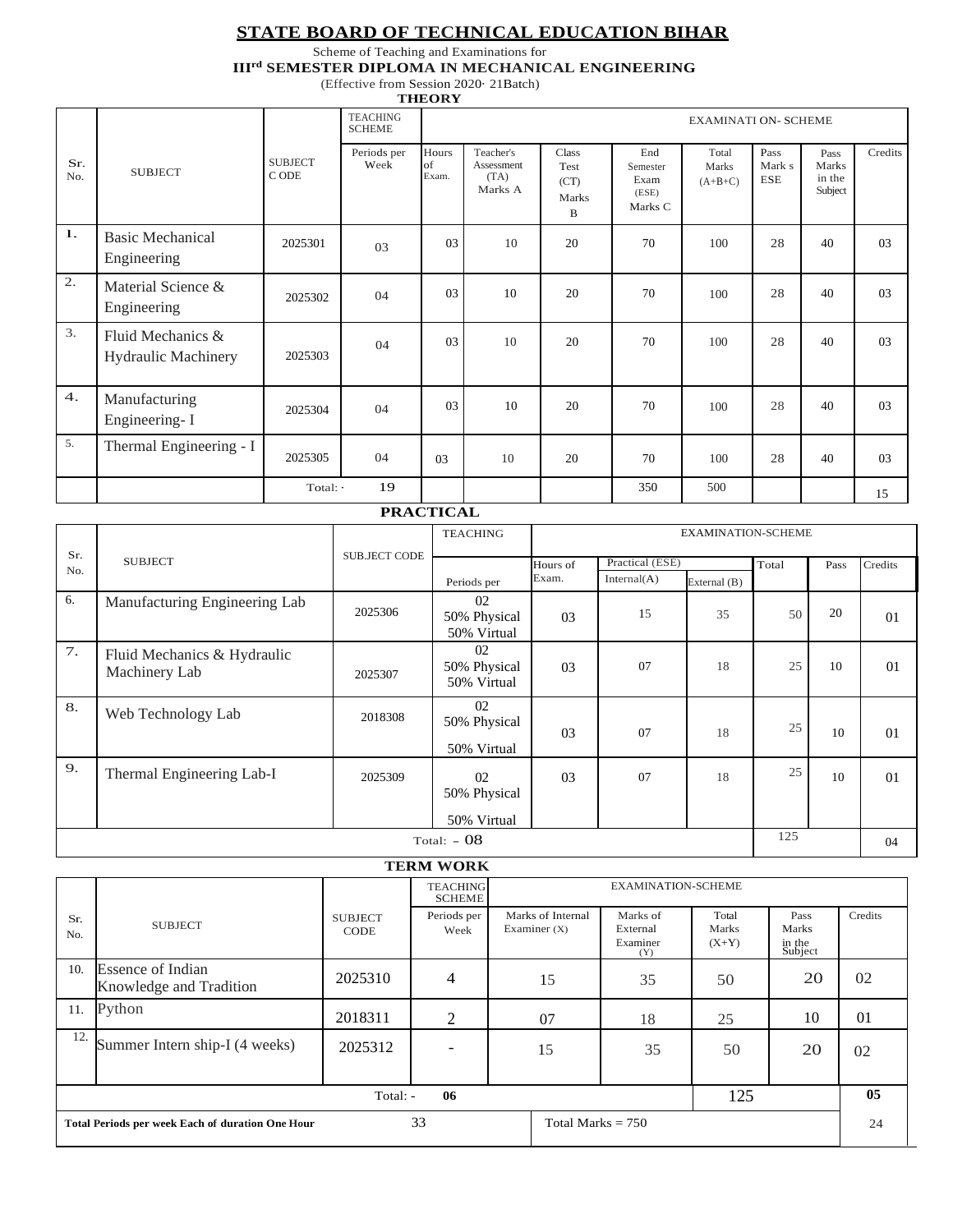## **BASIC MECHANICAL ENGINEERING**

| <b>Subject Code</b> |    | <b>Theory</b>           |                          |                   |     | <b>Credits</b> |
|---------------------|----|-------------------------|--------------------------|-------------------|-----|----------------|
| 2025301             |    | No. of Periods Per Week |                          | <b>Full Marks</b> | 100 | 03             |
|                     |    |                         | P/S                      | <b>ESE</b>        | 70  |                |
|                     | 03 |                         | $\overline{\phantom{0}}$ | TA                | 10  |                |
|                     | -  | _                       | -                        | СT                | 20  |                |

#### **Course objectives:**

- To understand General Principles of Mechanical Engineering.
- To understand laws of thermodynamics, thermal and thermodynamic Processes.
- To understand working principles of power developing and power absorbing devices.
- To understand basic materials and manufacturing processes.

### **CONTENTS: THEORY**

| Unit     | <b>Name of Topics</b>                                                                                     |                 |
|----------|-----------------------------------------------------------------------------------------------------------|-----------------|
|          |                                                                                                           | ξĹ              |
| Unit-I   | 1.1 Introduction to Thermodynamics - Role of Thermodynamics in Engineering and Science, Types of          | 12              |
|          | Systems, Thermodynamic Equilibrium, Properties, State, Process and Cycle,                                 |                 |
|          | 1.2 Elementary introduction to Zeroth, First and Second laws of thermodynamics, Heat and Work             |                 |
|          | Interactions for various non-flow and flow processes;                                                     |                 |
|          | 1.3 Concept of Heat Engine, Heat Pump & Refrigerator, Efficiency/ COP; Kelvin- Planck and Clausius        |                 |
|          | Statements, Carnot Cycle, Carnot Efficiency, T-S and P-V Diagrams, Concept of Entropy (Definition and     |                 |
|          | simple problems only).                                                                                    |                 |
| Unit-II  | 2.1 Heat transfer & Thermal Power Plant - Modes of Heat Transfer; Conduction: Composite<br>Walls<br>and   | $\overline{12}$ |
|          | Cylinders, Combined Conduction and Convection:                                                            |                 |
|          | 2.2 Overall Heat Transfer Co- efficient, Simple Numerical Problems: Thermal Power Plant Layout; Rankine   |                 |
|          | Cycle;                                                                                                    |                 |
|          | 2.3 Fire Tube and Water Tube boilers, Babcock & Wilcox, Cochran Boilers; (Related simple problems         |                 |
|          | only).                                                                                                    |                 |
| Unit-III | 3.1 Steam Turbines - Impulse and Reaction Turbines; Condensers: Jet & Surface Condensers, Cooling         | 14              |
|          | Towers;                                                                                                   |                 |
|          | 3.2 Internal Combustion Engines and Refrigeration: Otto, Diesel and Dual cycles; P-V and T-S Diagrams; IC |                 |
|          | Engines: 2 - Stroke and 4 - Stroke I.C. Engines, S.I. and C.I. Engines                                    |                 |
| Unit-IV  | 4.1 Materials and Manufacturing Processes - Engineering Materials, Classification and their Properties;   | 14              |
|          | Metal Casting, Moulding, Patterns,                                                                        |                 |
|          | 4.2 Metal Working: Hot Working and Cold Working, Metal Forming: Extrusion, Forging, Rolling, Drawing,     |                 |
|          | 4.3 Gas Welding, Arc Welding, Soldering, and Brazing.                                                     |                 |
| Unit-V   | 5.1 Machine Tools and Machining Processes - Machine Tools: Lathe Machine and types, Lathe Operations,     | 8               |
|          | 5.2 Milling Machine and types, Milling Operations, Shaper and Planer Machines: Differences,               |                 |
|          | 5.3 Quick-Return Motion Mechanism, Drilling Machine: Operations, Grinding Machine: Operations             |                 |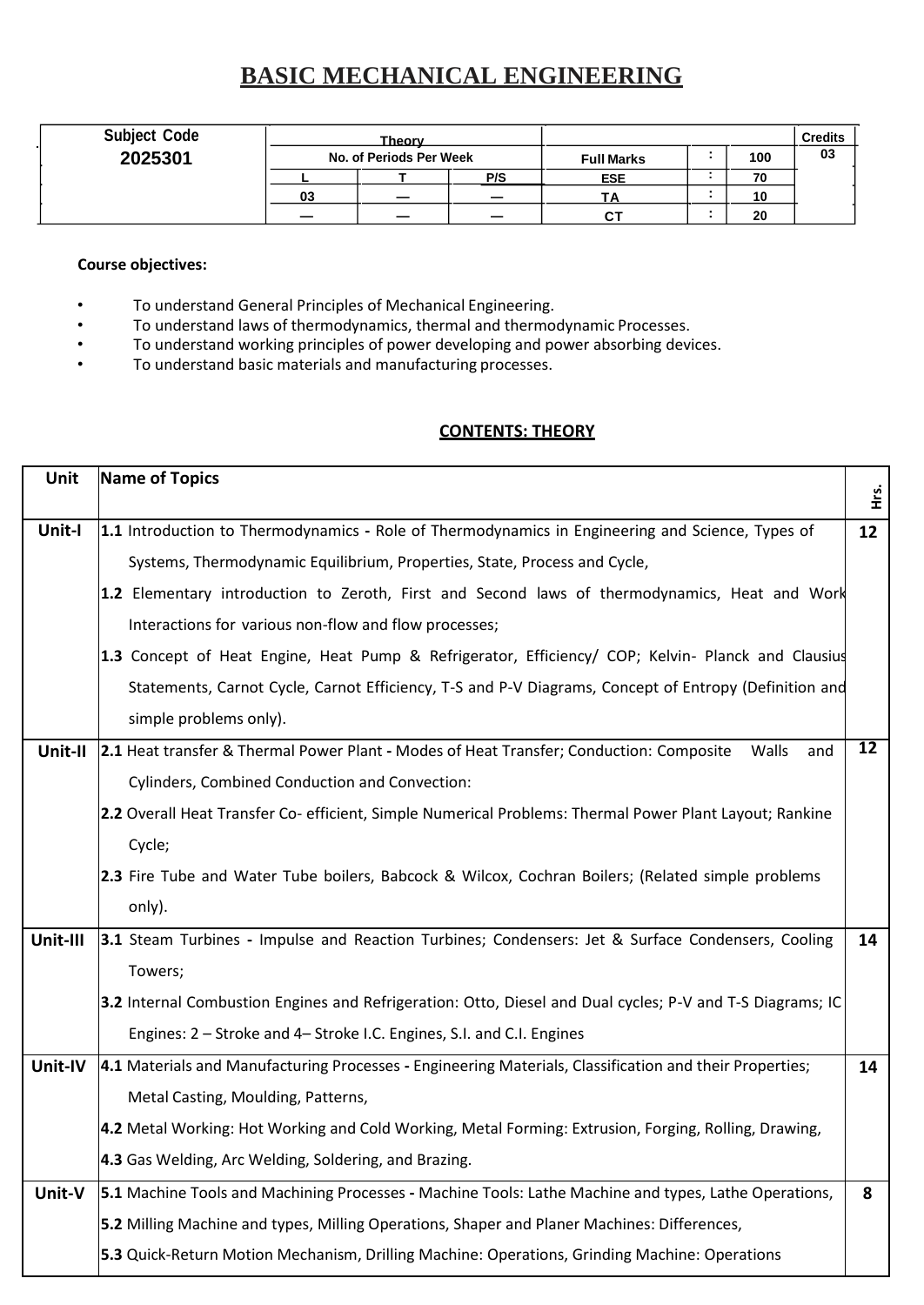#### **References:**

- 1. Basic Mechanical Engineering M.P. Poonia & S.C. Sharma, Khanna Publishing House, Delhi
- 2. Elements of Mechanical Engineering M. L. Mathur, F. S. Mehta and R. P. Tiwari, Jain Brothers, New Delhi
- 3. Engineering Heat Transfer Gupta & Prakash, Nem Chand & Brothers, NewDelhi
- 4. Workshop Technology (Vol. 1 and 2) B. S. Raghuvanshi, Dhanpath Rai and Sons, NewDelhi.
- 5. Basic Mechanical Engineering J Benjamin
- 6. Elements of Mechanical Engineering Roy and Choudhary
- 7. Engineering Thermodynamics Spalding and Cole
- 8. Basic Mechanical Engineering

| Dinesh Agarwal, | <b>FPH</b> |
|-----------------|------------|
| Naweed          |            |

#### **Course outcomes:**

- **CO1 Understand basics of thermodynamics and components of a thermal power plant**
- **CO2 Understand basics of heat transfer, refrigeration and internal combustion engines**
- **CO3 Understand mechanism of thermal power plant and boiler operation**
- **CO4 Identify engineering materials, their properties, manufacturing methods encountered in engineering practice**
- **CO5 Understand functions and operations of machine tools including milling, shaping, grinding and lathe machines**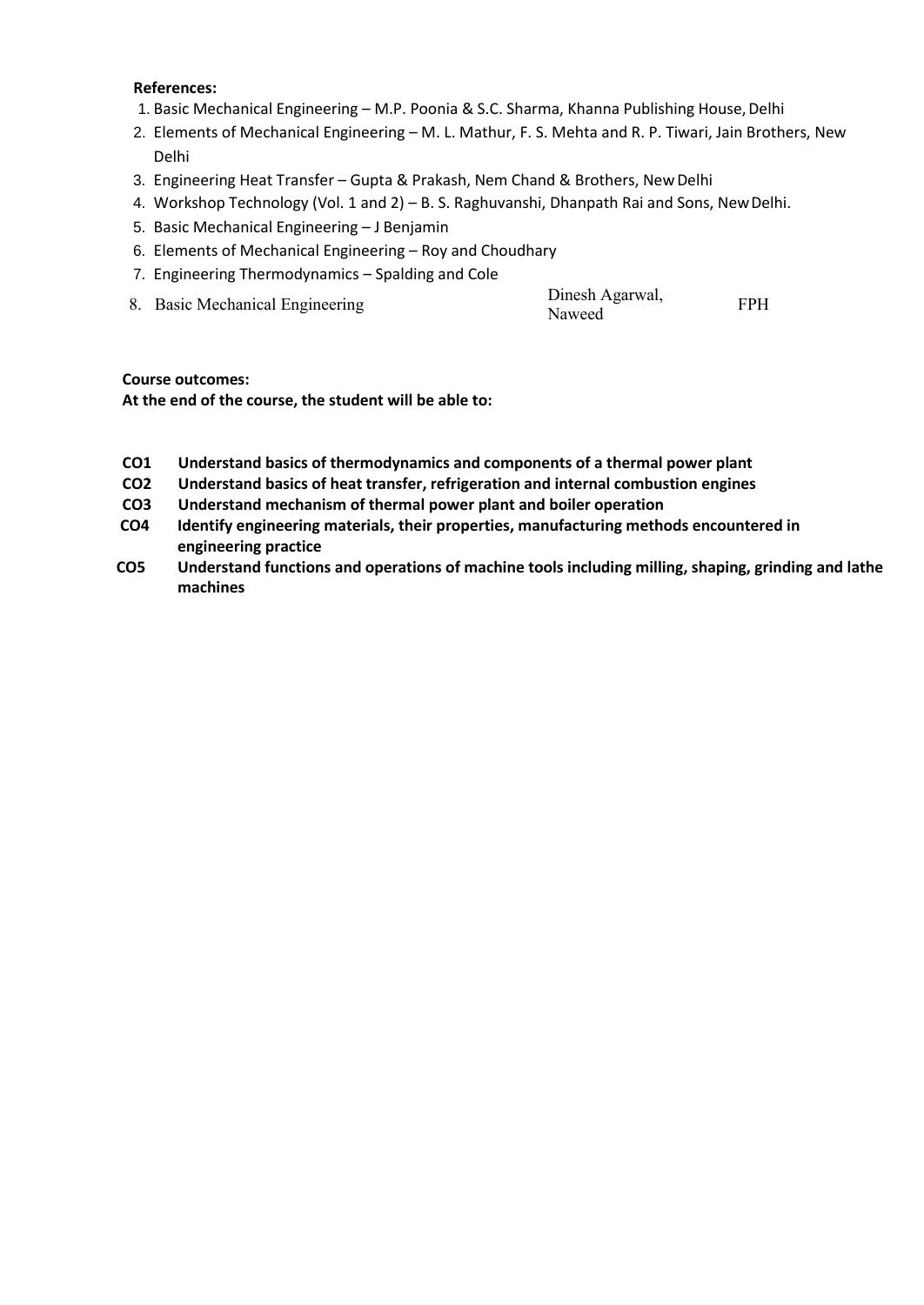## **MATERIAL SCIENCE & ENGINEERING**

| <b>Subject Code</b> |    | Theory                   |                          |                   |     | <b>Credits</b> |
|---------------------|----|--------------------------|--------------------------|-------------------|-----|----------------|
| 2025302             |    | No. of Periods Per Week  |                          | <b>Full Marks</b> | 100 | 03             |
|                     |    |                          | P/S                      | <b>ESE</b>        | 70  |                |
|                     | 04 | $\overline{\phantom{0}}$ | $\overline{\phantom{0}}$ | ТΔ                | 10  |                |
|                     |    |                          | $\overline{\phantom{0}}$ | u                 | 20  |                |

## **Course objectives:**

г

Т

- To understand crystal structures and atomic bonds.
- To understand the properties of different types of ferrous metals and alloys.
- To understand the properties of different types of non-ferrous metals andalloys.
- To understand various metallic failures and acquire the knowledge of testing ofmaterials.
- To understand the concept of corrosion and its prevention.

## **CONTENTS: THEORY**

т

| <b>Unit</b> | <b>Name of Topics</b>                                                                                       | Ϋ́<br>Η |
|-------------|-------------------------------------------------------------------------------------------------------------|---------|
| Unit-I      | 1.1 Crystal structures and Bonds - Unit cell and space lattice: Crystal system: The seven basic crystal     | 12      |
|             | systems; Crystal structure for metallic elements: BCC, FCC and HCP; Coordination number for                 |         |
|             | Simple Cubic, BCC and FCC; Atomic radius: definition, atomic radius for Simple Cubic, BCC and FCC;          |         |
|             | Atomic Packing Factor for Simple Cubic, BCC, FCC and HCP; Simple problems on finding number of              |         |
|             | atoms for a unit cell.                                                                                      |         |
|             | 1.2 Bonds in solids - Classification of primary or chemical bond, secondary or molecular bond; Types of     |         |
|             | primary bonds: Ionic, Covalent and Metallic Bonds; Types of secondary bonds: Dispersion bond,               |         |
|             | Dipole bond and Hydrogen bond.                                                                              |         |
| Unit-II     | 2.1 Phase diagrams, Ferrous metals and its Alloys - Isomorphs, eutectic and eutectoid systems; Iron-        | 12      |
|             | Carbon binary diagram; Iron and Carbon Steels; flow sheet for production of iron and steel;                 |         |
|             | 2.2 Iron ores – Pig iron: classification, composition and effects of impurities on iron; Cast Iron:         |         |
|             | classification, composition, properties and uses; Wrought Iron: properties, uses/applications of            |         |
|             | wrought Iron; comparison of cast iron, wrought iron and mild steel and high carbon steel;                   |         |
|             | 2.3 standard commercial grades of steel as per BIS and AISI; Alloy Steels - purpose of alloying; effects of |         |
|             | alloying elements - Important alloy steels: Silicon steel, High Speed Steel (HSS), heat resisting steel,    |         |
|             | spring steel, Stainless Steel (SS): types of SS, applications of SS - magnet steel -composition,            |         |
|             | properties and uses                                                                                         |         |
| Unit-III    | 3.1 Non-ferrous metals and its Alloys - Properties and uses of aluminium, copper, tin, lead, zinc,          | 12      |
|             | magnesium and nickel; Copper alloys: Brasses, bronzes - composition, properties and uses;                   |         |
|             | Aluminium alloys: Duralumin, hindalium, magnalium -composition, properties and uses; Nickel                 |         |
|             | alloys: Inconel, monel, nichrome - composition, properties and uses.                                        |         |
|             | 3.2 Anti-friction/Bearing alloys: Various types of bearing bronzes - Standard commercial grades as per      |         |
|             | BIS/ASME.                                                                                                   |         |
|             |                                                                                                             |         |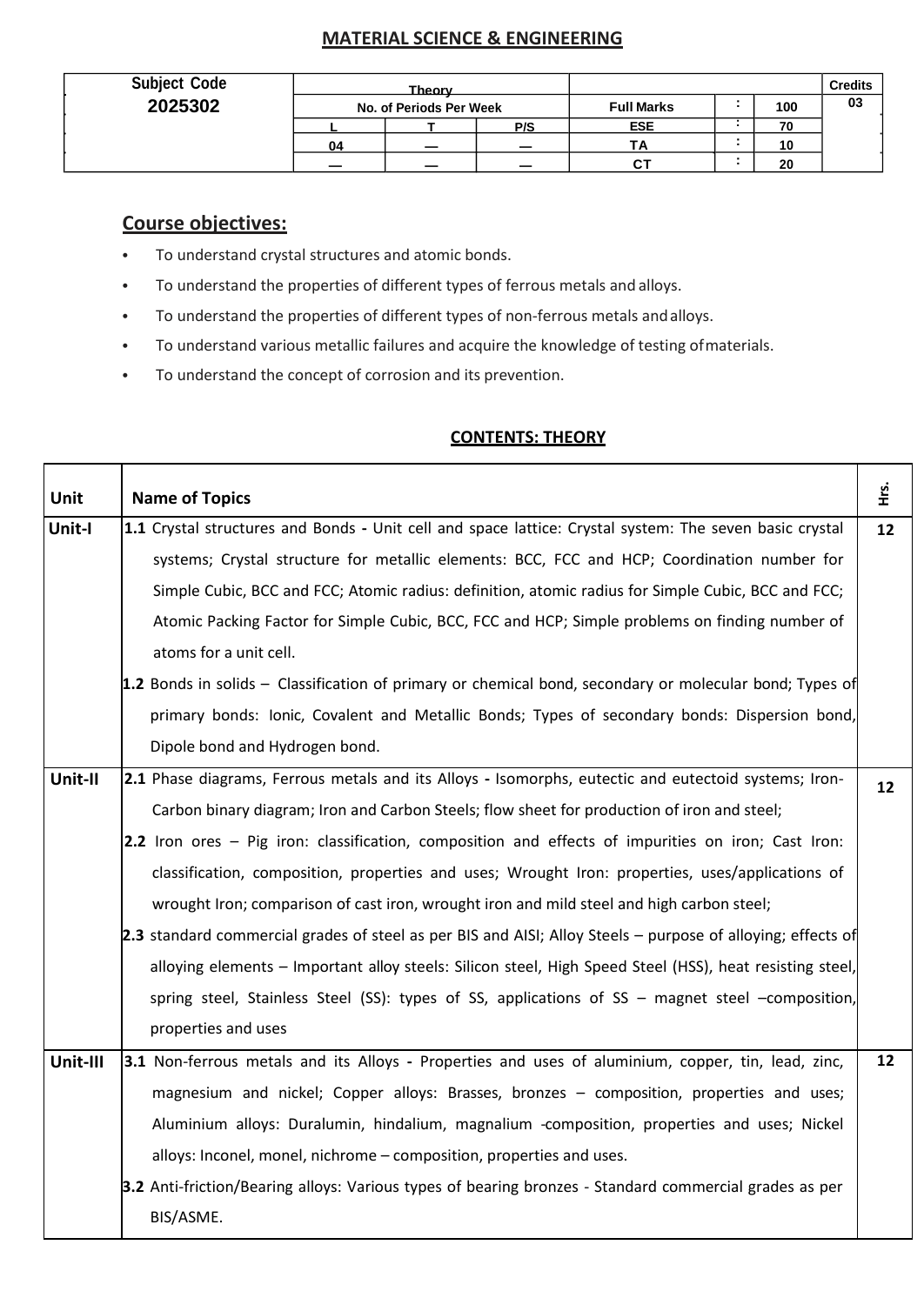| Unit-IV | 4.1 Failure analysis & Testing of Materials - Introduction to failure analysis; Fracture: ductile fracture, | $12 \overline{ }$ |
|---------|-------------------------------------------------------------------------------------------------------------|-------------------|
|         | brittle fracture; cleavage; notch sensitivity; fatigue; endurance limit; characteristics of fatigue         |                   |
|         | fracture; variables affecting fatigue life; creep; creep curve; creep fracture;                             |                   |
|         | 4.2 Destructive testing: Tensile testing; compression testing; Hardness testing: Brinell, Rockwell;         |                   |
|         | bend test; torsion test; fatigue test; creep test.                                                          |                   |
|         | 4.3 Non-destructive testing: Visual Inspection; magnetic particle inspection; liquid penetrant test;        |                   |
|         | ultrasonic inspection; radiography.                                                                         |                   |
| Unit-V  | <b>5.1</b> Corrosion & Surface Engineering - Nature of corrosion and its causes; Electrochemical reactions; | 12                |
|         | Electrolytes; Factors affecting corrosion: Environment, Material properties and physical conditions;        |                   |
|         | Types of corrosion; Corrosion control: Material selection, environment control and design;                  |                   |
|         | 5.2 Surface engineering processes: Coatings and surface treatments; Cleaning and mechanical finishing       |                   |
|         | of surfaces; Organic coatings; Electroplating and Special metallic plating; Electro polishing and           |                   |
|         | photo-etching; Conversion coatings: Oxide, phosphate and chromate coatings; Thin film coatings:             |                   |
|         | PVD and CVD;                                                                                                |                   |
|         | <b>5.3</b> Surface analysis; Hard-facing, thermal spraying and high- energy processes; Process/material     |                   |
|         | selection. Pollution norms for treating effluents as per standards.                                         |                   |

- **1. A Text Book of Material Science & Metallurgy – O.P. Khanna, Dhanpath Rai and Sons, New Delhi. 2003.**
- **2. Material Science & Engineering – R.K. Rajput, S.K. Kataria & Sons, New Delhi, 2004.**
- **3. Material Science – R.S. Khurmi, S. Chand & Co. Ltd., New Delhi, 2005.**
- **4. Material Science and Engineering Arun Jain, K.P.Singh FPH**

#### **Course outcomes**

- **CO1 Explain about crystal structures and atomic bonds.**
- **CO2 Describe about classification of ferrous metals and their properties.**
- **CO3 Explain about non-ferrous metals, cutting tool materials and composites along with their properties.**
- **CO4 Describe about the various metallic failures and knowledge in testing of materials.**
- **CO5 Explain the principle of corrosion, their types and its prevention methods along with the various surface engineering processes.** \*\*\*\*\*\*\*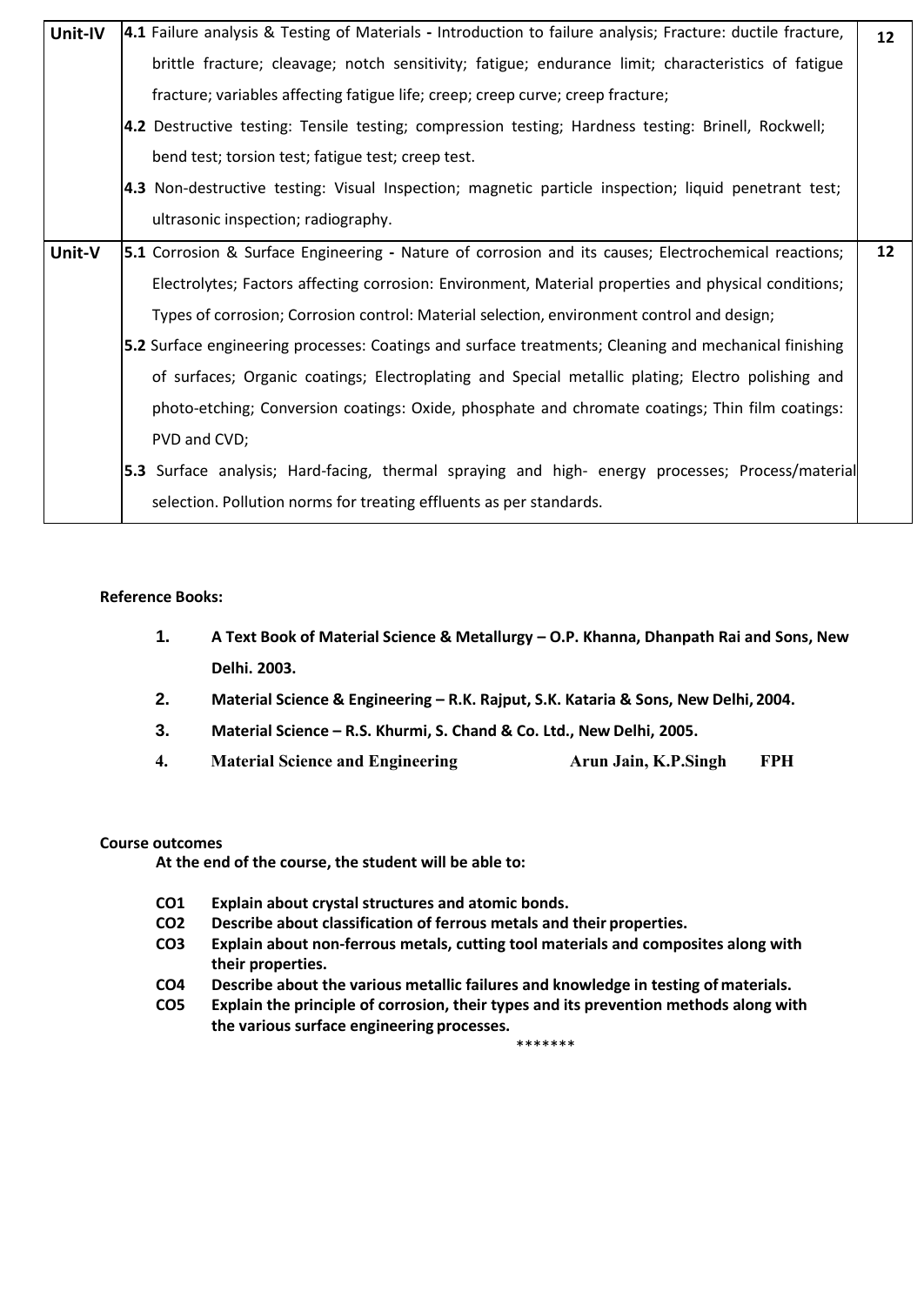## **FLUID MECHANICS & HYDRAULIC MACHINERY**

| <b>Subject Code</b> |    | <b>Theory</b>           |     |                   |     | <b>Credits</b> |
|---------------------|----|-------------------------|-----|-------------------|-----|----------------|
| 2025303             |    | No. of Periods Per Week |     | <b>Full Marks</b> | 100 | 03             |
|                     |    |                         | P/S | <b>ESE</b>        | 70  |                |
|                     | 04 |                         |     |                   | 10  |                |
|                     |    | ___                     |     |                   | 20  |                |

## **Course objectives:**

- To understand fluid flow & related machinery for power generation, water supply and irrigation.
- To Select and use appropriate flow measuring device.
- To Select and use appropriate pressure measuring device.
- To understand and analyze the performance of pumps and turbines.

### **CONTENTS: THEORY**

┯

 $\overline{\phantom{a}}$ 

|          | <b>Name of Topics</b>                                                                                      |         |
|----------|------------------------------------------------------------------------------------------------------------|---------|
| Unit     |                                                                                                            | ξ.<br>Ε |
| Unit-I   | 1.1 Properties of fluid - Density, Specific gravity, Specific Weight, Specific Volume, Dynamic             | 12      |
|          | Viscosity, Kinematic Viscosity, Surface tension, Capillarity, Vapour Pressure, Compressibility.            |         |
|          | 1.2 Fluid Pressure & Pressure Measurement - Fluid pressure, Pressure head, Pressure intensity,             |         |
|          | Concept of vacuum and gauge pressures, atmospheric pressure, absolute pressure, Simple and                 |         |
|          | differential manometers, Bourdon pressure gauge,                                                           |         |
|          | 1.3 Concept of Total pressure on immersed bodies, center of pressure, Simple problems on                   |         |
|          | Manometers.                                                                                                |         |
| Unit-II  | 2.1 Fluid Flow - Types of fluid flows, Path line and Stream line, Continuity equation, Bernoulli's         | 14      |
|          | theorem,                                                                                                   |         |
|          | 2.2 Principle of operation of Venturimeter, Orifice meter and Pitot tube, Derivations for                  |         |
|          | discharge, coefficient of discharge and numerical problems.                                                |         |
|          | 2.3 Flow Through Pipes-Laminar and turbulent flows; Darcy's equation and Chazy's equation for              |         |
|          | frictional losses, Minor losses in pipes, Hydraulic gradient and total gradient line, Numerical            |         |
|          | problems to estimate major and minor losses                                                                |         |
| Unit-III | 3.1 Impact of jets - Impact of jet on fixed vertical, moving vertical flat plates, Impact of jet on curved | 12      |
|          | vanes with special reference to turbines & pumps, Simple Numerical on work done and                        |         |
|          | efficiency.                                                                                                |         |
| Unit-IV  | 4.1 Hydraulic Turbines $-$ Layout of hydroelectric power plant, Features of Hydroelectric power plant,     | 10      |
|          | Classification of hydraulic turbines, Selection of turbine on the basis of head and discharge              |         |
|          | available,                                                                                                 |         |
|          | 4.2 Construction and working principle of Pelton wheel, Francis and Kaplan turbines, Draft tubes-          |         |
|          | types and construction, Concept of cavitation in turbines,                                                 |         |
|          | 4.3 Calculation of Work done, Power, efficiency of turbines, Unit quantities and simple numerical.         |         |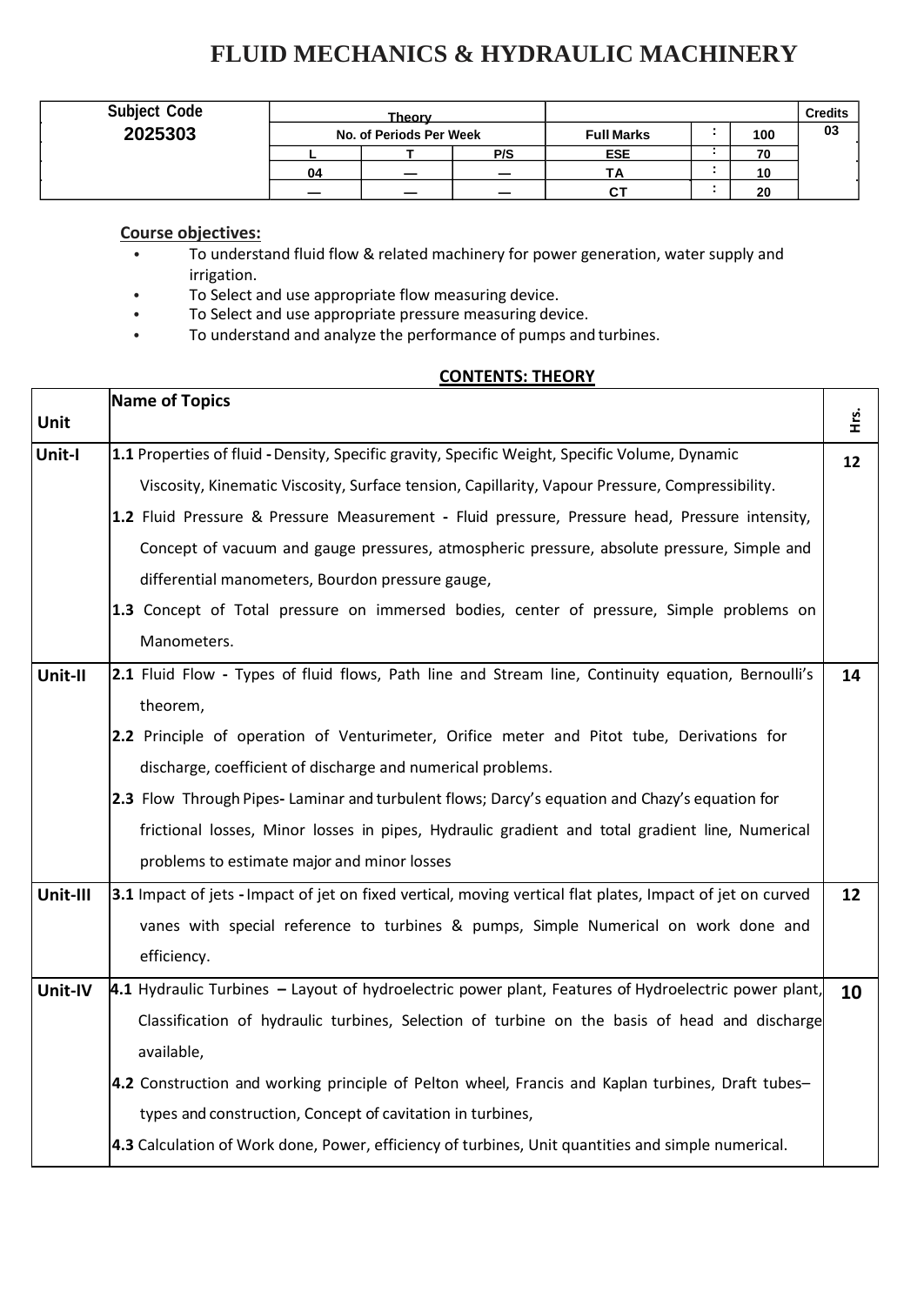| Unit-V | <b>5.1</b> Centrifugal Pumps - Principle of working and applications, Types of casings and impellers, | 12 |
|--------|-------------------------------------------------------------------------------------------------------|----|
|        | 5.2 Concept of multistage, Priming and its methods, Cavitation, Manometric head, Work done,           |    |
|        | Manometric efficiency, Overall efficiency. Numerical on calculations of overall efficiency and        |    |
|        | power required to drive pumps.                                                                        |    |
|        | 5.3 Reciprocating Pumps- Construction, working principle and applications of single and double acting |    |
|        | reciprocating pumps, Concept of Slip, Negative slip, Cavitation and separation.                       |    |

- **1.Fluid Mechanics & Hydraulic Machines, S.S. Rattan, Khanna Publishing House, New Delhi**
- **2.Hydraulic, fluid mechanics & fluid machines – Ramamrutham S, Dhanpath Rai and Sons, New Delhi.**

**3.Hydraulics and fluid mechanics including Hydraulic machines – Modi P.N. and Seth S.M., Stan- dard Book House. New Delhi**

**4.One Thousand Solved Problems in Fluid Mechanics – K. Subramanya, Tata McGraw Hill. 5.Hydraulic, fluid mechanics & fluid machines – S. Ramamrutham, Dhanpat Rai and Sons, New Delhi 6.Fluid Mechanics and Hydraulic Machines – R. K. Bansal, Laxmi Publications, New Delhi**

 **7. Fluid Mechanics and Hydraulic Machinery Manish Sinha FPH**

 **Course outcomes:**

**At the end of the course, the student will be able to:**

- **i. Measure various properties such as pressure, velocity, flow rate using various instruments.**
- **ii. Calculate different parameters such as co-efficient of friction, power, efficiency etc. of various Systems.**
- **iii. Describe the construction and working of turbines and pumps.**
- **iv. Test the performance of turbines and pumps.**
- **v. Plot characteristics curves of turbines and pumps.**

\*\*\*\*\*\*\*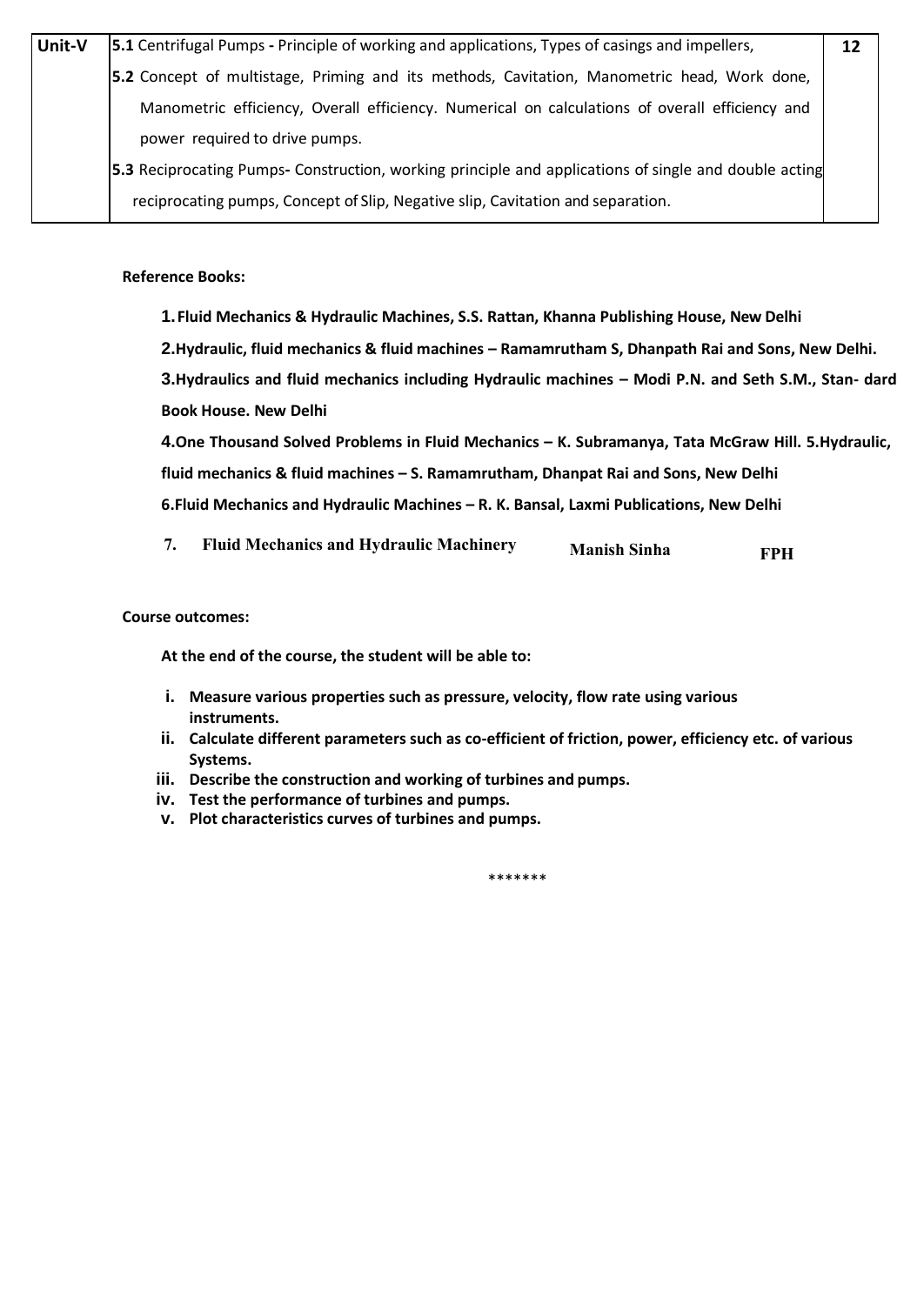# **MANUFACTURING ENGINEERING – I**

| <b>Subject Code</b> | <b>Theory</b> |                         |        |                   | <b>Credits</b> |    |
|---------------------|---------------|-------------------------|--------|-------------------|----------------|----|
| 2025304             |               | No. of Periods Per Week |        | <b>Full Marks</b> | 100            | 03 |
|                     |               |                         | P/S    | <b>ESE</b>        | 70             |    |
|                     | 04            | _                       |        | ΤA                | 10             |    |
|                     |               | _                       | $\sim$ | $C^{\intercal}$   | 20             |    |

## **Course objectives:**

- To understand the importance of cutting fluids & lubricants in machining.
- To study various types of basic production processes. To select, operate and control the appropriate processes for specific applications.
- To understand the concept of gear making and list various gearmaterials.
- To understand the importance of press tools and understand various dieoperations.
- To understand Grinding and finishing processes.

## **CONTENTS: THEORY**

| Unit     | <b>Name of Topics</b>                                                                                      | е.<br>Е      |  |  |  |  |  |  |
|----------|------------------------------------------------------------------------------------------------------------|--------------|--|--|--|--|--|--|
| Unit-I   | 1.1 Cutting Fluids & Lubricants -Introduction; Types of cutting fluids, Fluids and coolants required in    | $ 12\rangle$ |  |  |  |  |  |  |
|          | turning, drilling, shaping, sawing & broaching; Selection of cutting fluids, methods of application        |              |  |  |  |  |  |  |
|          | of cutting fluid; Classification of lubricants (solid, liquid, gaseous), Properties and applications of    |              |  |  |  |  |  |  |
|          | lubricants.                                                                                                |              |  |  |  |  |  |  |
|          | 1.2 Lathe Operations $-T$ ypes of lathes $-$ light duty, medium duty and heavy duty geared lathe, CNC      |              |  |  |  |  |  |  |
|          | lathe; Specifications; Basic parts and their functions; Operations and tools - Turning, parting off,       |              |  |  |  |  |  |  |
|          | Knurling, facing, Boring, drilling, threading, step turning, taper turning.                                |              |  |  |  |  |  |  |
| Unit-II  | <b>2.1</b> Broaching Machines - Introduction to broaching; Types of broaching machines – Horizontal type   | <b>10</b>    |  |  |  |  |  |  |
|          | (Single ram & duplex ram), Vertical type, pull up, pull down, and push down; Elements of broach            |              |  |  |  |  |  |  |
|          | tool; broach teeth details; Nomenclature; Tool materials.                                                  |              |  |  |  |  |  |  |
|          | 2.2 Drilling - Classification; Basic parts and their functions; Radial drilling machine; Types of          |              |  |  |  |  |  |  |
|          | operations; Specifications of drilling machine; Types of drills and reamers.                               |              |  |  |  |  |  |  |
| Unit-III | 3.1 Welding - Classification; Gas welding techniques; Types of welding flames; Arc Welding -               | $ 10\rangle$ |  |  |  |  |  |  |
|          | Principle, Equipment, Applications; Shielded metal arc welding; Submerged arc welding; TIG /               |              |  |  |  |  |  |  |
|          | MIG welding; Resistance welding - Spot welding, Seam welding, Projection welding; Welding                  |              |  |  |  |  |  |  |
|          | defects.                                                                                                   |              |  |  |  |  |  |  |
|          | Welding defects; Brazing and soldering: Types, Principles, Applications.                                   |              |  |  |  |  |  |  |
|          | 3.2 Milling – Introduction; Types of milling machines: plain, Universal, vertical; constructional details, |              |  |  |  |  |  |  |
|          | specifications; Milling operations: simple, compound<br>and differential indexing; Milling                 |              |  |  |  |  |  |  |
|          | cutters - types; Nomenclature of teeth; Teeth materials; Tool signature of milling cutter; Tool &          |              |  |  |  |  |  |  |
|          | work holding devices.                                                                                      |              |  |  |  |  |  |  |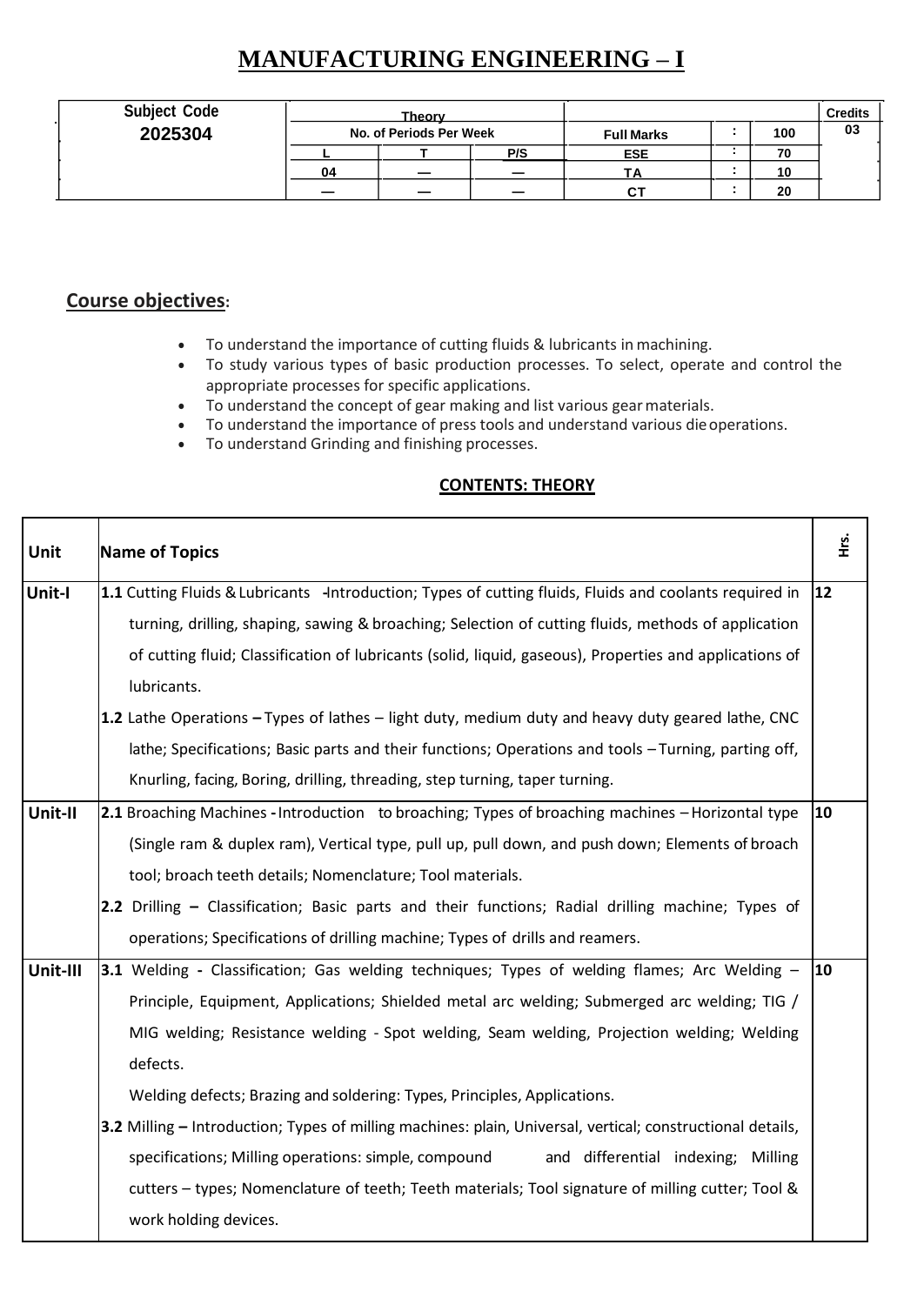| Unit-IV | 4.1 Gear Making - Manufacture of gears - by Casting, Moulding, Stamping, Coining Extruding,              | 12 |
|---------|----------------------------------------------------------------------------------------------------------|----|
|         | Rolling, Machining; Gear generating methods: Gear Shaping with pinion cutter & rack cutter;              |    |
|         |                                                                                                          |    |
|         | 4.2 Gear hobbing; Description of gear hob; Operation of gear hobbing machine; Gear finishing             |    |
|         | processes; Gear materials and specification; Heat treatment processes applied to gears.                  |    |
|         | 4.3 Press working - Types of presses and Specifications, Press working operations - Cutting, bending,    |    |
|         | drawing, punching, blanking, notching, lancing; Die set components- punch and die shoe, guide            |    |
|         | pin, bolster plate, stripper, stock guide, feed stock, pilot; Punch and die clearances for blanking      |    |
|         | and piercing, effect of clearance.                                                                       |    |
| Unit-V  | 5.1 Grinding and finishing processes - Principles of metal removal by Grinding; Abrasives - Natural      | 16 |
|         | & Artificial; Bonds and binding processes:                                                               |    |
|         | Vitrified, silicate, shellac, rubber, Bakelite.                                                          |    |
|         | 5.2 Factors affecting the selection of grinding wheels: size and shape of wheel, kind of abrasive, grain |    |
|         | size, grade and strength of bond, structure of grain, spacing, kinds of binding material;                |    |
|         | 5.3 Standard marking systems: Meaning of letters & numbers sequence of marking, Grades of                |    |
|         | letters;                                                                                                 |    |
|         | 5.4 Grinding machines classification: Cylindrical, Surface, Tool & Cutter grinding machines;             |    |
|         | Construction details; Principle of centerless grinding; Advantages & limitations of center less          |    |
|         | grinding; Finishing by grinding: Honing, Lapping, Super finishing; Electroplating: Basic principles,     |    |
|         | Plating metals, applications;                                                                            |    |
|         | 5.5 Hot dipping: Galvanizing, Tin coating, Parkerizing, Anodizing; Metal spraying: wire process,         |    |
|         | powder process and applications;                                                                         |    |
|         | 5.6 Organic coatings: Oil base Paint, Lacquer base, Enamels, Bituminous paints, rubber base coating;     |    |
|         | finishing specifications.                                                                                |    |

- **1. Manufacturing technology – P N Rao, Tata McGraw-Hill Publications**
- **2. Elements of workshop Technology (Volume I & II) – S. K. Hajra Chaudary, Bose & Roy, Media Promoters and Publishers Limited.**
- **3. Production Technology (Volume I & II) – O. P. Khanna & Lal, Dhanpat RaiPublications.**
- **4. Fundamental of metal cutting and machine tools– B. L. Juneja, New age international limited.**
- **5. Manufacturing Technology, Metal Cutting & Machine tools– P. N. Rao, Tata McGraw-Hill Publications**
- **6. Production Technology – R.B. Gupta, Satya Prakashan, New Delhi**

| <b>Production Processes</b>         | <b>Ram manohar Pandey</b> | - FPH      |
|-------------------------------------|---------------------------|------------|
| <b>Manufacturing Engineering -I</b> | Rajendra Duggar           | <b>FPH</b> |

**Course outcomes:**

**At the end of the course, the student will be able to:**

- **CO1 Know and identify basic manufacturing processes for manufacturing different compo- nents.**
- **CO2 Operate & control different machines and equipment's.**
- **CO3 Produce jobs as per specified dimensions and inspect the job for specified dimensions. CO4 Select the specific manufacturing process for getting the desired type ofoutput.**

**CO5 Adopt safety practices while working on various machines.** \*\*\*\*\*\*\*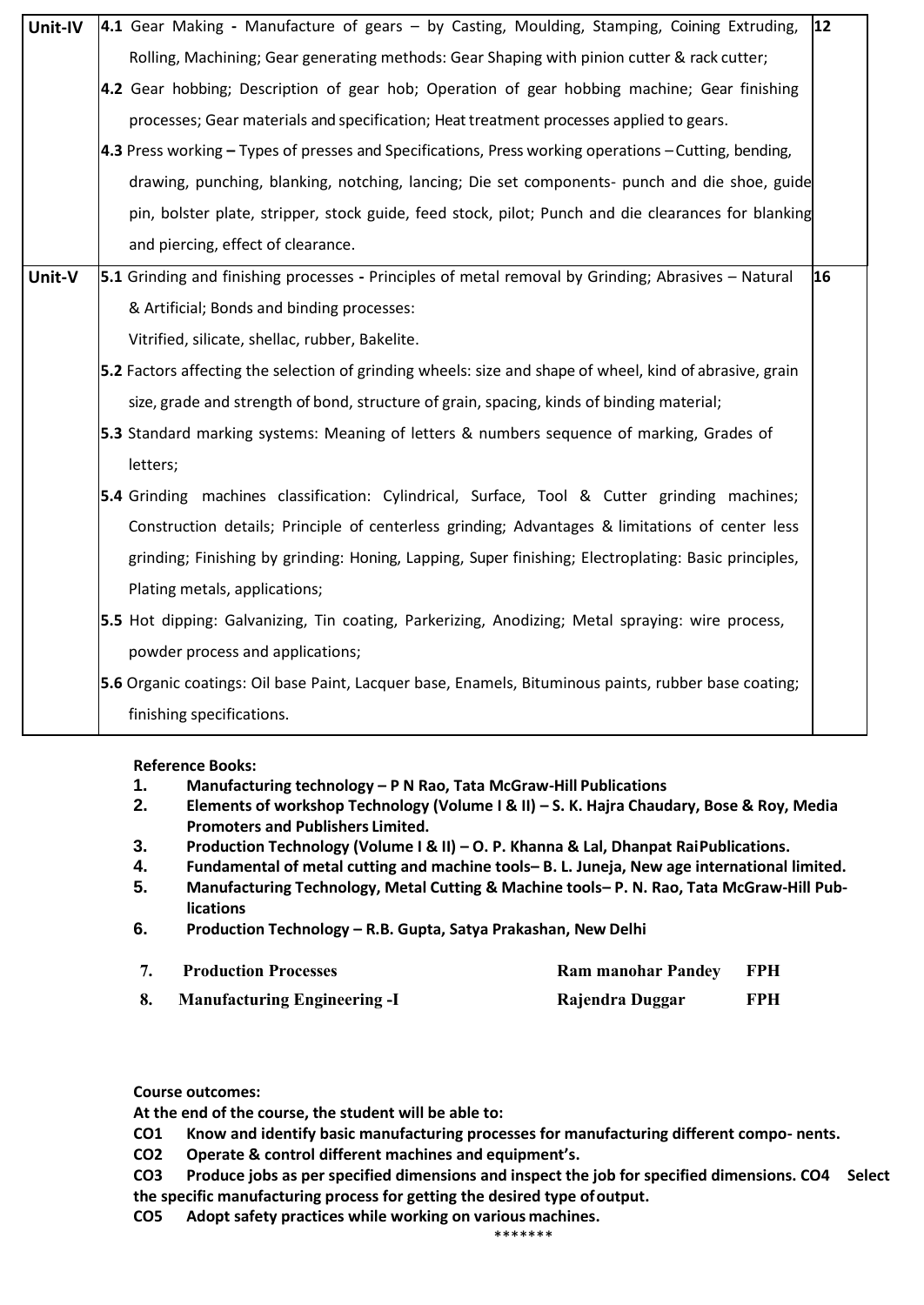# **THERMAL ENGINEERING – I**

| <b>Subject Code</b> | Theory                  |  |     |                   | <b>Credits</b> |    |
|---------------------|-------------------------|--|-----|-------------------|----------------|----|
| 2025305             | No. of Periods Per Week |  |     | <b>Full Marks</b> | 100            | 03 |
|                     |                         |  | P/S | <b>ESE</b>        | 70             |    |
|                     | 04                      |  |     | ΤA                | 10             |    |
|                     |                         |  | -   | .C                | 20             |    |

#### **Course Learning Objectives:**

- To give a good understanding of and thorough insight into all important aspects of thermal systems, energy control and the general issue ofenergy.
- To understand the principles & working of various power producing & power absorbing de- vices.
- To study, analyze and evaluate the operation and the performance of I.C. engines, compressors and refrigerators, to apply pinch technology and to critically analyze and describe the global behavior of integrated thermal systems.

## **CONTENTS: THEORY**

|          | <b>Name of Topics</b> |                                                                                                      |          |  |  |  |  |
|----------|-----------------------|------------------------------------------------------------------------------------------------------|----------|--|--|--|--|
| Unit     |                       |                                                                                                      | Ηr.<br>Η |  |  |  |  |
| Unit-I   |                       | 1.1 Sources of Energy - Brief description of energy Sources: Classification of energy sources-       | 08       |  |  |  |  |
|          |                       | Renewable, Non-Renewable; Fossil fuels, including CNG, LPG;                                          |          |  |  |  |  |
|          |                       | 1.2 Solar Energy: Flat plate and concentrating collectors & its applications (Solar Water Heater,    |          |  |  |  |  |
|          |                       | Photovoltaic Cell, Solar Distillation);                                                              |          |  |  |  |  |
|          |                       | 1.3 Wind Energy; Tidal Energy; Ocean Thermal Energy; Geothermal Energy; Biogas, Biomass, Bio-        |          |  |  |  |  |
|          |                       | diesel; Hydraulic Energy, Nuclear Energy; Fuel cell.                                                 |          |  |  |  |  |
| Unit-II  |                       | 2.1 Internal Combustion Engines - Assumptions made in air standard cycle analysis; Brief             | 12       |  |  |  |  |
|          |                       | description of Carnot, Otto and Diesel cycles with P-V and T-S diagrams; Internal and external       |          |  |  |  |  |
|          |                       | combustion engines; advantages of I.C. engines over external combustion engines;                     |          |  |  |  |  |
|          |                       | 2.2 Classification of I.C. engines; neat sketch of I.C. engine indicating component parts; Function  |          |  |  |  |  |
|          |                       | of each part and materials used for the component parts - Cylinder, crank case, crank pin,           |          |  |  |  |  |
|          |                       | crank, crank shaft, connecting rod, wrist pin, piston, cooling pins cylinder heads, exhaust          |          |  |  |  |  |
|          |                       | valve, inlet valve;                                                                                  |          |  |  |  |  |
|          |                       | 2.3 Working of four-stroke and two-stroke petrol and diesel engines; Comparison of two stroke        |          |  |  |  |  |
|          |                       | and four stroke engines; Comparison of C.I. and S.I. engines; Valve timing and port timing           |          |  |  |  |  |
|          |                       | diagrams for four stroke and two stroke engines. (Related simple problems only).                     |          |  |  |  |  |
| Unit-III |                       | 3.1 I.C. Engine Systems - Fuel system of Petrol engines; Principle of operation of simple and Zenith | 12       |  |  |  |  |
|          |                       | carburetors; Fuel system of Diesel engines; Types of injectors and fuel pumps;                       |          |  |  |  |  |
|          |                       | 3.2 Cooling system-air-cooling, water-cooling system with thermosiphon method of circulation         |          |  |  |  |  |
|          |                       | and water-cooling system with radiator and forced circulation (description with line                 |          |  |  |  |  |
|          |                       | diagram). Comparison of air cooling and water-cooling system;                                        |          |  |  |  |  |
|          |                       | 3.3 Ignition systems – Battery coil ignition and magneto ignition (description and working).         |          |  |  |  |  |
|          |                       | Comparison of two systems;                                                                           |          |  |  |  |  |
|          |                       | 3.4 Types of lubricating systems used in I.C. engines with line diagram; Types of governing of I.C.  |          |  |  |  |  |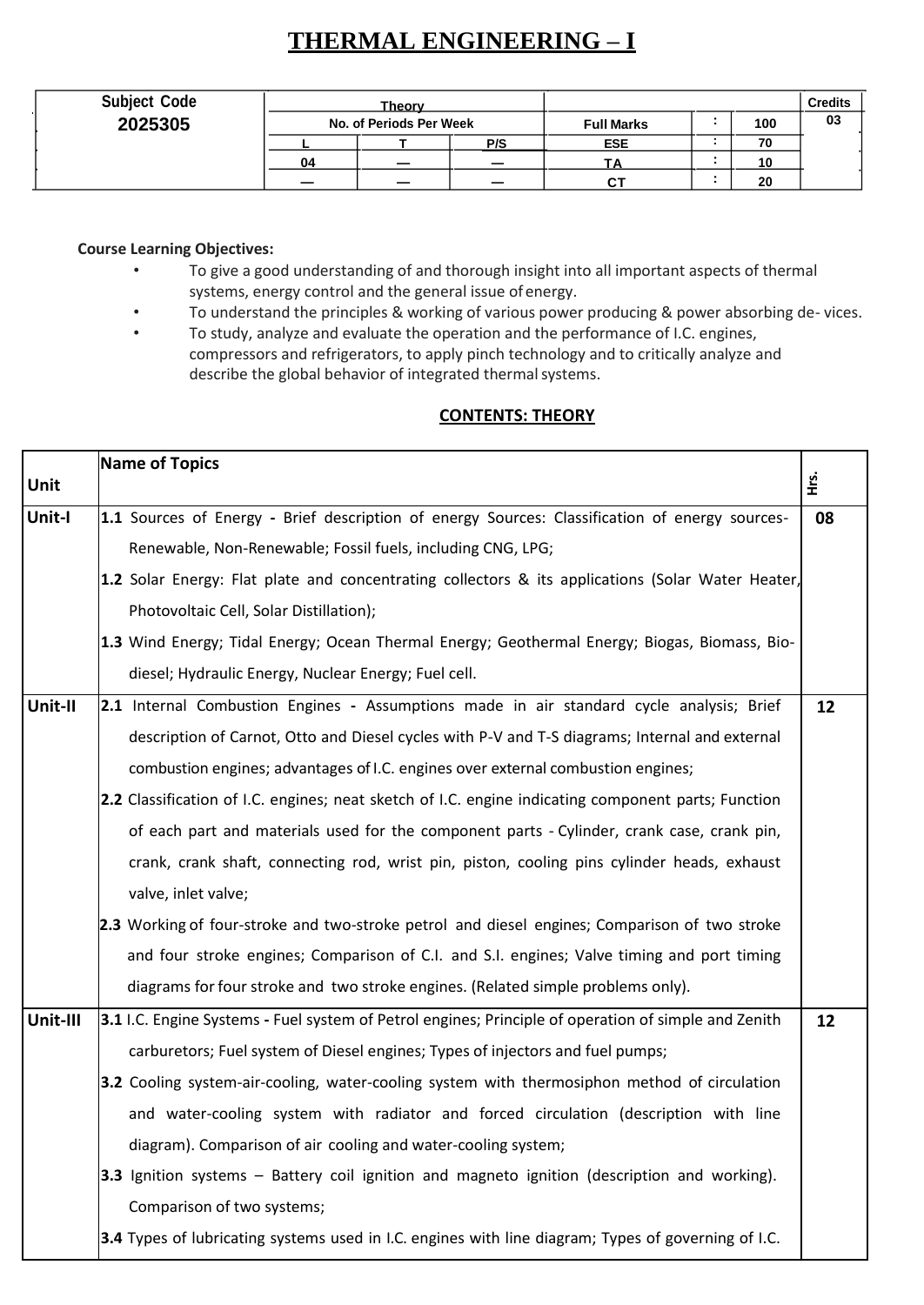|         |     | engines – hit and miss method, quantitative method, qualitative method and combination            |    |
|---------|-----|---------------------------------------------------------------------------------------------------|----|
|         |     | methods of governing; their applications; Objective of super charging. (Related simple            |    |
|         |     | problems only).                                                                                   |    |
| Unit-IV |     | 4.1 Performance of I.C. Engines - Brake power; Indicated power; Frictional power; Brake and       | 14 |
|         |     | Indicated mean effective pressures; Brake and Indicated thermal efficiencies; Mechanical          |    |
|         |     | efficiency; Relative efficiency;                                                                  |    |
|         |     | 4.2 Performance test; Morse test; Heat balance sheet; Methods of determination of B, P., I.P. and |    |
|         |     | F.P.; Simple numerical problems on performance of I.C. engines.                                   |    |
| Unit-V  |     | 5.1 Air Compressors - Functions of air compressor; Uses of compressed air; Types of air           | 14 |
|         |     | compressors; Single stage reciprocating air compressor - its construction and working (with       |    |
|         |     | line diagram) using P-V diagram; Multi stage compressors - Advantages over single stage           |    |
|         |     | compressors; Rotary compressors: Centrifugal compressor, axial flow type compressor and           |    |
|         |     | vane type compressors.                                                                            |    |
|         | 5.2 | Refrigeration & Air- conditioning Refrigeration; Refrigerant; COP; Air Refrigeration system:      |    |
|         |     | components, working & applications; Vapour Compression system: components, working &              |    |
|         |     | applications; Air conditioning; Classification of Air- conditioning systems; Comfort and          |    |
|         |     | Industrial Air-Conditioning; Window Air-Conditioner; Summer Air-Conditioning system, Winter       |    |
|         |     | Air-Conditioning system, Year-round Air- Conditioning system. (Related simple problems            |    |
|         |     | only).                                                                                            |    |

**1. Introduction to Renewable Energy – Vaughn Nelson, CRC Press**

**2. Thermal Engineering – P.L. Ballaney, Khanna Publishers, 2002**

- **3. A Course in Thermal Engineering – S. Domkundwar & C.P. Kothandaraman, DhanpatRai.**
- **4. Thermal Engineering – R.S. Khurmi and J.K. Gupta, 18th Edition, S. Chand & Co,NewDelhi.**
- **5. Thermal Engineering – R. K. Rajput,8th Edition, Laxmi publications Pvt Ltd, New Delhi.**

| -6. | <b>Thermal Engieering</b>    | <b>Rajeev Singh</b> | FPH |
|-----|------------------------------|---------------------|-----|
|     | <b>Thermal Engieering -I</b> | Sanjay Malhotra     | FPH |

**Course outcomes:**

**At the end of the course, the student will be able to:**

- **CO1 Know various sources of Energy and their applications.**
- **CO2 Classify I.C. engines and understand their working and constructional features.**
- **CO3 Draw the energy flow diagram of an I.C. engine and evaluate itsperformance.**
- **CO4 Describe the constructional features of air compressor and working of different air compressors.**
- **CO5 Know the applications of refrigeration and Classify air-conditioning systems.**

\*\*\*\*\*\*\*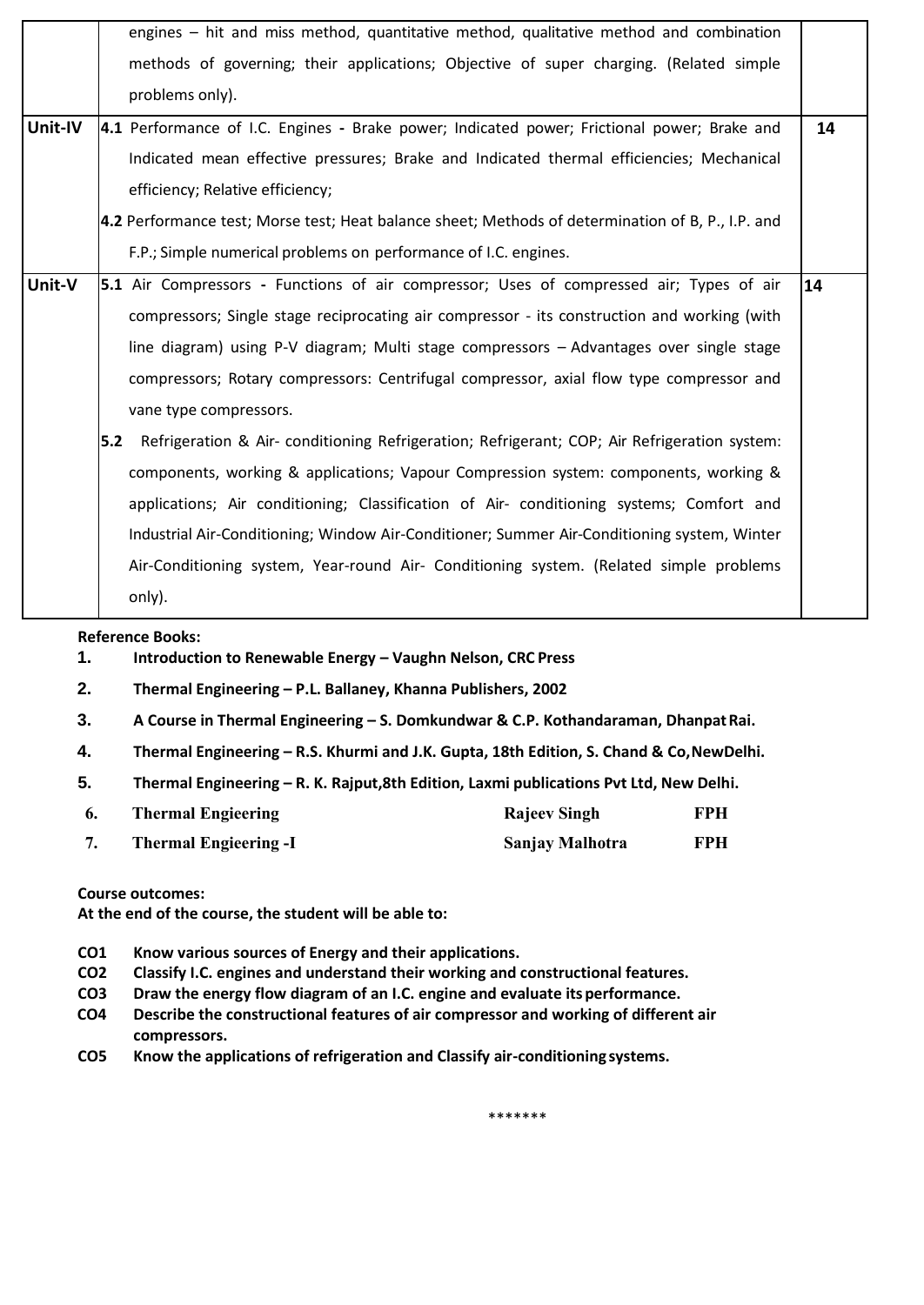## **MANUFACTURING ENGINEERING LAB**

| <b>Subject Code</b> | <b>Theory</b> |                         |                          |                 |  |    | <b>Credits</b> |
|---------------------|---------------|-------------------------|--------------------------|-----------------|--|----|----------------|
| 2025306             |               | No. of Periods Per Week |                          |                 |  | 50 | 01             |
|                     |               |                         | P/S                      | Internal        |  | 15 |                |
|                     |               |                         | 02                       | <b>External</b> |  | 35 |                |
|                     | _             |                         | $\overline{\phantom{0}}$ |                 |  |    |                |

Course Objectives:

- To Practice the casting principles and operations in foundry.
- To Practice the operation of Lathe.
- To Practice the joining of metals using different Welding techniques.

## **Course Content:**

- S.No. Topics for practice
- I Moulding & casting of (i) Connecting rod (ii) Solid bearing (iii) V-Pulley/Gear Pulley
- II Arc welding (i) Lap Joint (ii) Butt Joint (iii) T-Joint
- III Gas welding (i) Lap Joint (ii) Butt Joint
- IV Spot welding (i) Lap Joint
- V Turning Exercise (i) Facing, Step Turning & Chamfering (ii) Step Turning & Taper Turning (iii) Step Turning & Groove Cutting (iv) Step Turning & Knurling (v) Step Turning & Thread Cutting (vi) Turning and Drilling
- VI Grinding the Lathe Cutting tools to the required angles
- VII Study of Lathe, drilling machine, shaping machine and slotting machine
- VIII The dismantling some of the components of lathe and then assemble the same
- IX List the faults associated with lathe and its remedies
- X The routine and preventive maintenance procedure for lathe

Reference Books:

- 1. Elements of Workshop Technology (Volume I & II) Hajra Chowdry & Bhattacharaya, Media Promoters, 11th Edition, 2007
- 2. Introduction of Basic Manufacturing Processes and Workshop Technology Rajender singh, new age International (P) Ltd. New Delhi, 2006
- 3. Workshop Technology Raghuwanshi, Khanna Publishers. Jain &Gupta, New Delhi, 2002
- 4. Production Technology Jain & Gupta, Khanna Publishers, New Delhi, 2006.
- 5. Production Technology HMT, 18th edition, Tata McGraw Hill, New Delhi
- 6. Manufacturing process Myro N Begman, 5 th edition, Tata McGraw Hill, New Delhi

Course outcomes:

- CO1 Prepare a mould sand mix and molten metal and calculate the amount of metal to be poured in the mould
- CO2 Centre the job and select the proper tool to perform the job on lathe machine. CO3 Calculate the taper angle and practice different taper turning methods on lathe.
- CO4 Prepare the edges for welding and select the suitable electrode, voltage and current.
- CO5 Operate the welding transformer and generator to perform various weld joint operations.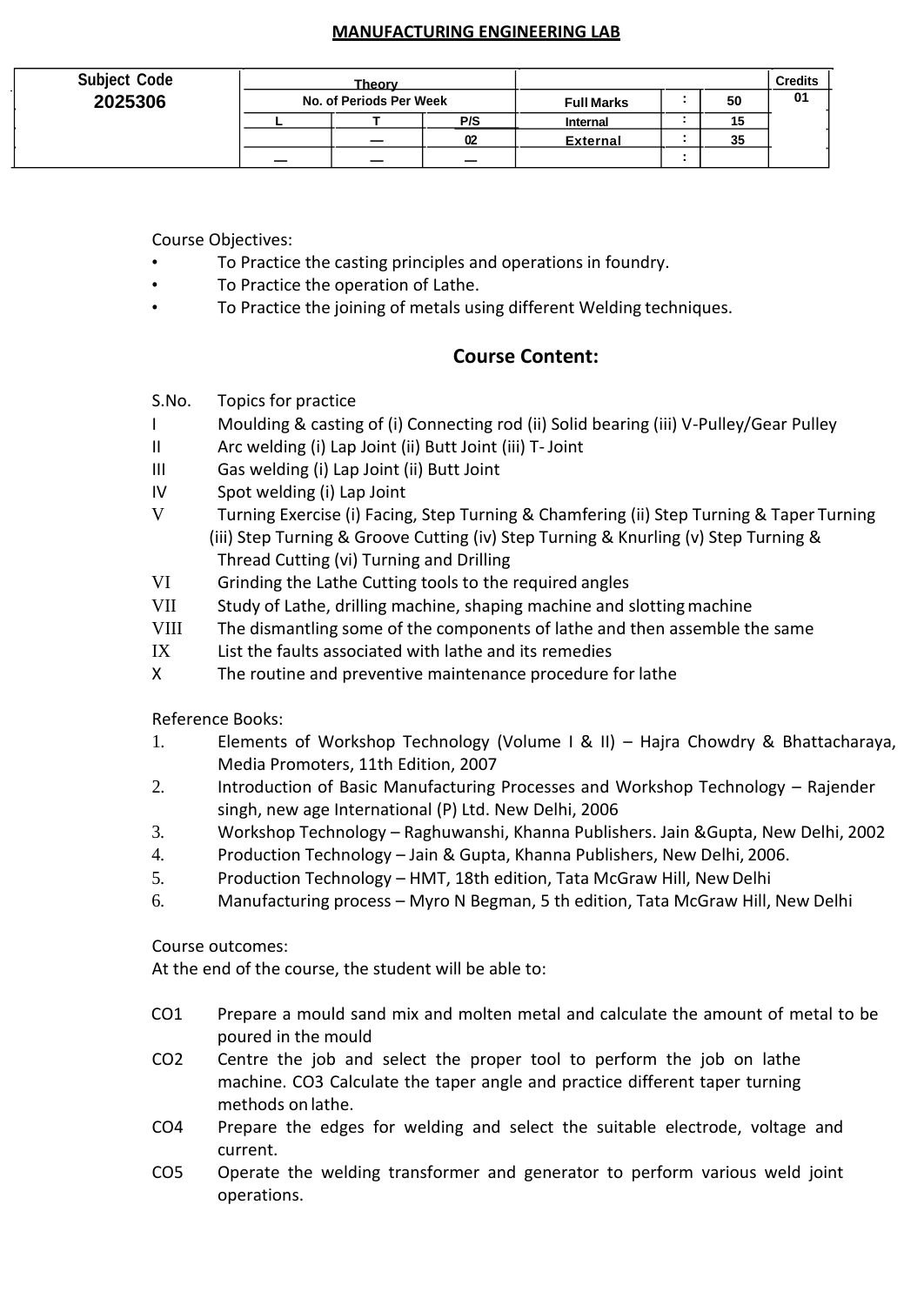#### **FLUID MECHANICS & HYDRAULIC MACHINERY LAB**

| <b>Subject Code</b> | Theory                  |                          |                   | <b>Credits</b> |    |
|---------------------|-------------------------|--------------------------|-------------------|----------------|----|
| 2025307             | No. of Periods Per Week |                          | <b>Full Marks</b> | 25             | 01 |
|                     |                         | P/S                      | Internal          | 07             |    |
|                     | _                       | 02                       | <b>External</b>   | 18             |    |
|                     | -                       | $\overline{\phantom{0}}$ |                   |                |    |

Course Objectives:

- To calibrate the given flow measuring device.
- To apply the knowledge acquired in theory subject.
- To analyze the performance of turbines and pumps.

## **Course Content:**

- S. No. Topics for practice
- I Verification of Bernoulli's theorem.
- II Determination of Coefficient of Discharge of Venturi meter.
- III Determination of Coefficient of Discharge, coefficient of contraction and coefficient of velocity of Orifice meter.
- IV Determination of coefficient of friction of flow through pipes.
- V Determination of force exerted by the jet of water on the given vane.
- VI Determination of minor losses of flow through pipes.
- VII Calibration of pressure gauge using dead weight pressure gaugetester.
- VIII Trial on centrifugal pump to determine overall efficiency.
- IX Trial on reciprocating pump to determine overall efficiency.
- X Trial on Pelton wheel to determine overall efficiency.
- XI Trial on Francis/Kaplan turbine to determine overall efficiency.

Reference Books:

N. Kumara Swamy, Fluid Mechanics and Machinery Laboratory Manual, Charotar Publishing House Pvt. Ltd., ANAND 388 001, Ed. 2008

### Course outcomes:

At the end of the course, the student will be able to:

- CO1 Measure various properties such as pressure, velocity, flow rate using various instruments.
- CO2 Calculate different parameters such as co-efficient of friction, power, efficiency etc. of various systems.
- CO3 Understand the need and importance of calibration of pressure gauges.
- CO4 Describe the construction and working of turbines and pumps.
- CO5 Test the performance of turbines and pumps and Plot characteristics curves.

\*\*\*\*\*\*\*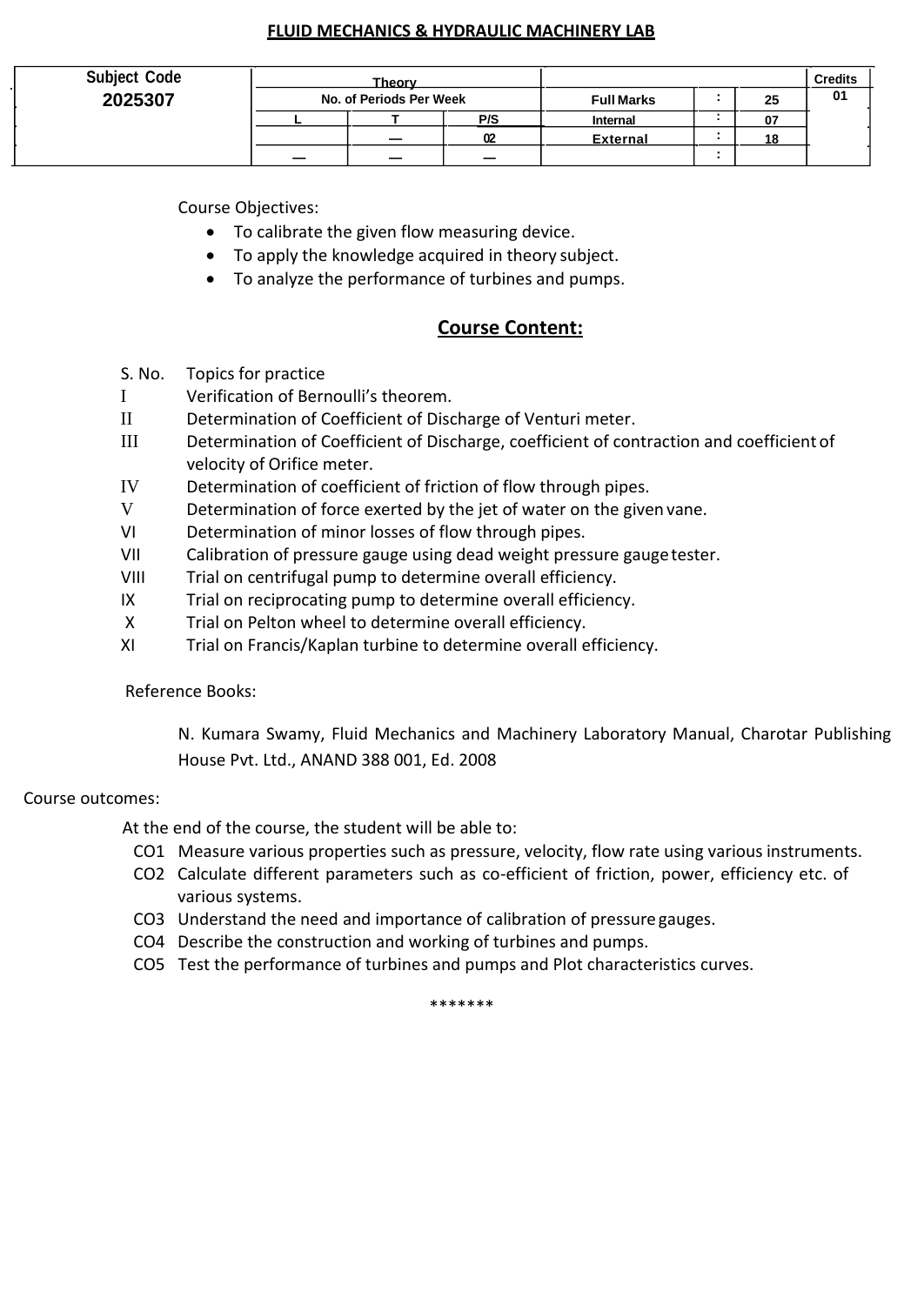# **WEB TECHNOLOGY LAB**

|                | <b>Practical</b>        |              |             | No. of period in one session: | Credits |  |
|----------------|-------------------------|--------------|-------------|-------------------------------|---------|--|
| <b>SUBJECT</b> | No. of Periods per Week |              | Full Marks: |                               |         |  |
| <b>CODE:</b>   |                         | $\mathbf{r}$ | P/S         | <b>ESE</b>                    | 25      |  |
| 2018308        |                         |              | 02          | Internal                      |         |  |
|                |                         |              |             | External                      | 18      |  |

## **Course Learning Objectives:**

This Lab course is intended to practice whatever is taught in theory class of 'Web Technologies'. Some of the things that should necessary be covered in lab.

## **Course outcomes:**

Student will be able to program web applications using and will be able to do the following:

- Use LAMP Stack for web applications
- Write simple applications with Technologies like HTML, Java script, AJAX, PHP
- Connect to Database and get results
- Parse XML files Student will be able to develop/build a functional website with full features.

|            | Hrs.                                                                                                                                                                         | <b>Marks</b> |  |
|------------|------------------------------------------------------------------------------------------------------------------------------------------------------------------------------|--------------|--|
| Unit $-1$  | Home page Development static pages (using Only HTML) of an online<br>Book store.                                                                                             | 04           |  |
| Unit $-2$  | Write a JavaScript to design a simple calculator to perform the<br>following operations: sum, product, difference and quotient.                                              | 06           |  |
| Unit $-3$  | Write a PHP program to display a digital clock which displays the<br>current time of the server.                                                                             | 06           |  |
| Unit $-4$  | Write an HTML code to display your CV on a web page.                                                                                                                         | 04           |  |
| Unit $-5$  | Write an XML program to display products.                                                                                                                                    | 05           |  |
| Unit $-6$  | Create a web page with all types of Cascading style sheets.                                                                                                                  | 06           |  |
| $Unit - 7$ | Write a PHP program to display a digital clock which displays the<br>current time of the server.                                                                             | 05           |  |
| Unit $-8$  | Write a JavaScript that calculates the squares and cubes of the numbers<br>from 0 to 10 and outputs HTML text that displays the resulting values<br>in an HTML table format. | 04           |  |

This is a skill course. More student practice and try to find solution on their own, better it will be.

## **Reference Books:**

- 1. "Web Technologies--A Computer Science Perspective", Jeffrey C.Jackson
- 2. "Internet & World Wide Web How to Program", Deitel, Deitel, Goldberg, Pearson Education
- 3. "Web programming- Building Internet Application", Chris Bales
- 4. Web Applications: Concepts and Real World Design, Knuckles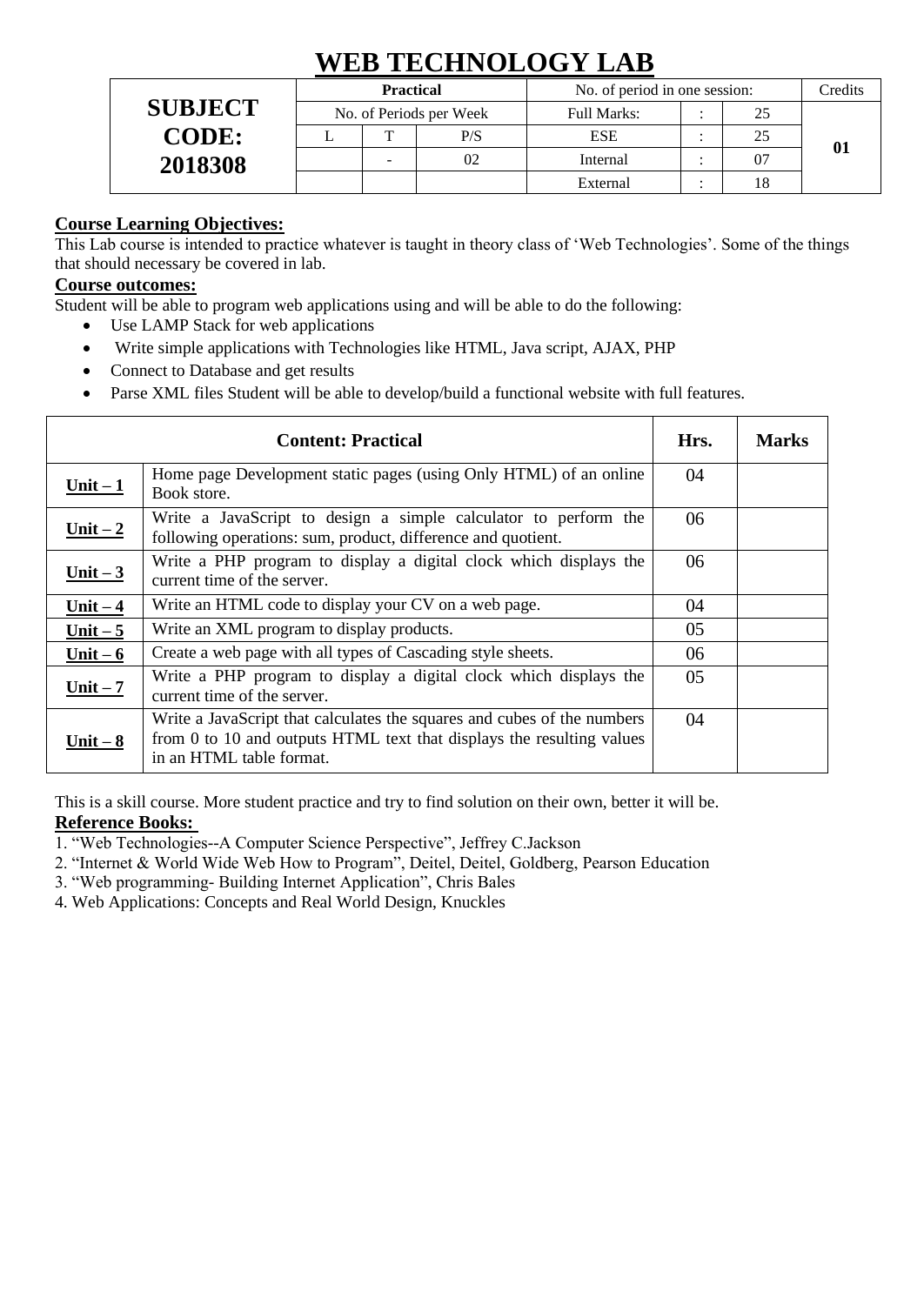| <b>Subject Code</b> | Theory.<br>No. of Periods per Week |  |     |                   |    |    | <b>Credits</b> |
|---------------------|------------------------------------|--|-----|-------------------|----|----|----------------|
| 2025309             |                                    |  |     | <b>Full Marks</b> | 25 |    | 01             |
|                     |                                    |  | P/S | Internal          |    | 07 |                |
|                     | $\blacksquare$                     |  |     | <b>External</b>   |    | 18 |                |
|                     |                                    |  |     |                   |    |    |                |

Course Objectives:

- To understand the importance of fuel properties and learn the methods of determination of various properties of fuels.
- To understand the working principles of various methods used in determination of properties of fuels.
- To observe different parts of I.C. engine and understand their working.
- To identify the physical differences between S.I. and C.I. engines and 2-S and 4-S engines.

## **Course Content:**

S.No. Topics for practice

I Flash & Fire point tests using Abel's/Cleveland/Pensky Martin Apparatus

- II Viscosity measurement using Say bolt viscometer
- III Calorific value tests using Bomb Calorimeter (Solid and Liquid fuels) and Junkers Gas Calorimeter (Gaseous fuels)
- IV Carbon residue test using Conradson's apparatus.
- V Assembling and disassembling of I.C. Engines
- VI Port timing diagram of Petrol engine
- VII Port timing diagram of Diesel engine VIII Valve timing diagram of Petrol engine IX Valve timing diagram of Diesel engine
- VIII Study of petrol and diesel engine components and Models Reference Books:
- 1. Thermal Engineering P.L. Ballaney, Khanna Publishers, 2002
- 2. A Course in Thermal Engineering S. Domkundwar & C.P. Kothandaraman, Dhanpat Rai & Publication New Delhi
- 3. Thermal Engineering R.S. Khurmi and J.K. Gupta, 18th Edition, S. Chand & Co, New Delhi

Course outcomes:

- CO1 Understand the determination of flash and fire point of a given sample of fuel using given apparatus (Abels, Cleveland & Penesky martin)
- CO2 Understand the determination of Viscosity of a given sample of oil using given apparatus.
- CO3 Understand the determination of Calorific value of a given sample of fuel using given apparatus.
- CO4 Understand the determination of amount of carbon residue of a given sample of petroleum product.
- CO5 Draw VTD /PTD of given I.C. Engine and understand how the processes are controlled during its operation.
- CO6 Understand the functions of various parts of IC engines and the working of IC engines.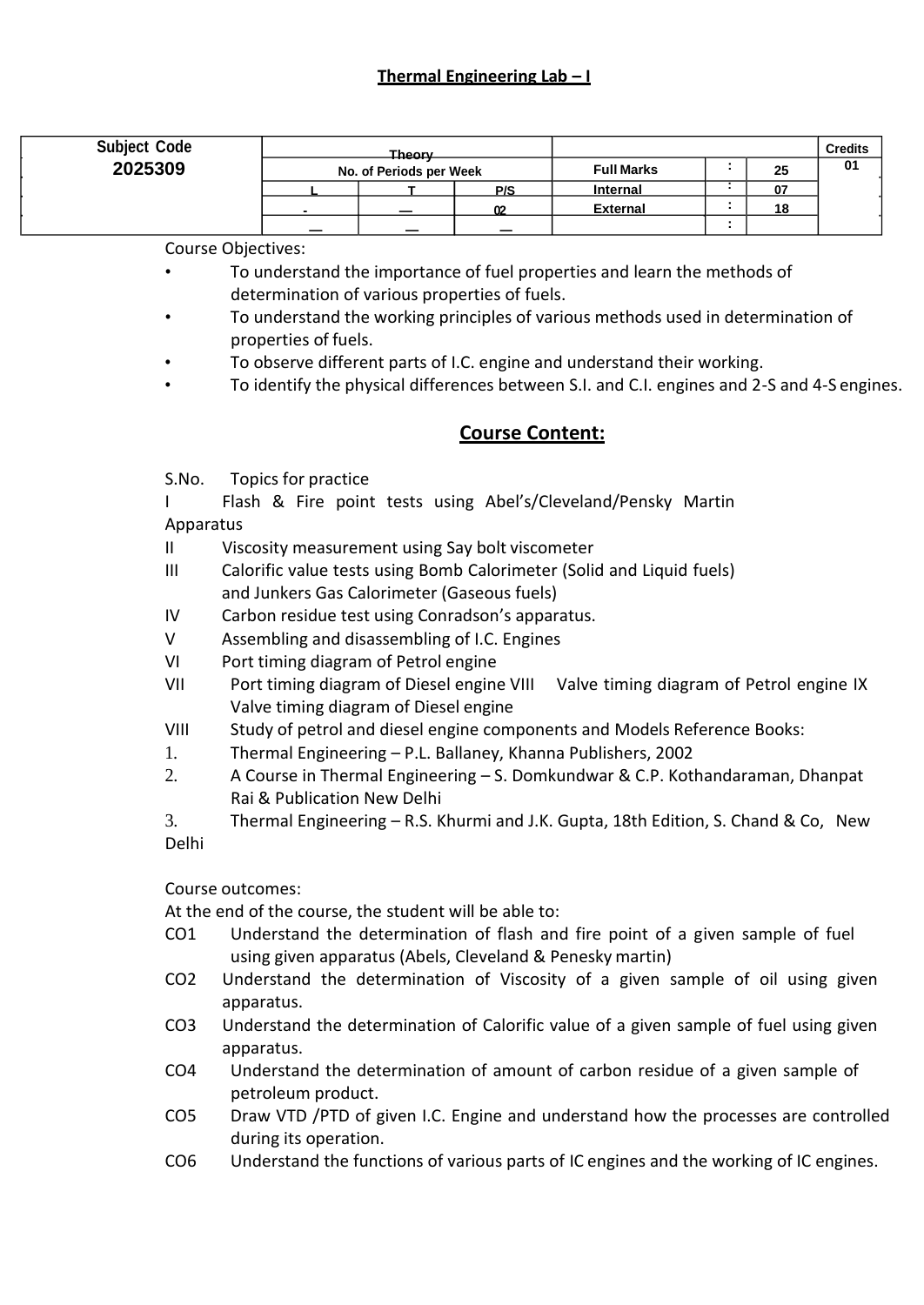## **TERM WORK**

## **ESSENCE OF INDIAN KNOWLEDGE AND TRADITION**

| <b>Subject Code</b> | Theorv<br>No. of Periods Per Week |                          |                          |                   |  |    | <b>Credits</b> |
|---------------------|-----------------------------------|--------------------------|--------------------------|-------------------|--|----|----------------|
| 2025310             |                                   |                          |                          | <b>Full Marks</b> |  | 50 | 02             |
|                     |                                   |                          | P/S                      | <b>Internal</b>   |  |    |                |
|                     |                                   | -                        | 04                       | <b>External</b>   |  | 35 |                |
|                     |                                   | $\overline{\phantom{a}}$ | $\overline{\phantom{0}}$ |                   |  |    |                |

## **Course Content:**

Basic Structure of Indian Knowledge System:

• Basic Structure of Indian Knowledge System:

(i) वेद, (ii) उन्नवेद (आयुवेद, धनुवेद, गन्धवेद, स्थानत्य आदद) (iii) वेदाांग (शिक्षा, कल्न, ननरुत, व्याकरण,<br>ज्योनतष छांद), (iv) उनाइग (धर्म स्त्रि, री्रांसा, नुराण, तकमािस्र)

- Modern Science and Indian Knowledge System
- Yoga and HolisticHealthcare
- Case Studies.

### **SUGGESTED TEXT/REFERENCE BOOKS:**

| S. No. | <b>Title of Book</b>                                            | <b>Author</b>        | <b>Publication</b>                                   |
|--------|-----------------------------------------------------------------|----------------------|------------------------------------------------------|
| 1.     | Cultural Heritage of<br>In-dia-Course<br>Material               | V. Sivaramakrishna   | Bharatiya Vidya Bhavan,<br>Mumbai, 5th Edition, 2014 |
| 2.     | Modern Physics and<br>Vedant                                    | Swami Jitatmanand    | Bhartiya Vidya Bhavan                                |
| 3.     | The wave of Life                                                | <b>Fritzof Capra</b> |                                                      |
| 4.     | Tao of Physics                                                  | Fritzof Capra        |                                                      |
| 5.     | Tarkasangraha of<br>Annam Bhatta,<br>Inernational               | V N Jha              | Chinmay Foundation,<br>Velliarnad, Amaku, am         |
| 6.     | Science of Consciousness<br>Psychotherapy and Yoga<br>Practices | RN Jha               | Vidyanidhi Prakasham Delhi, 2016                     |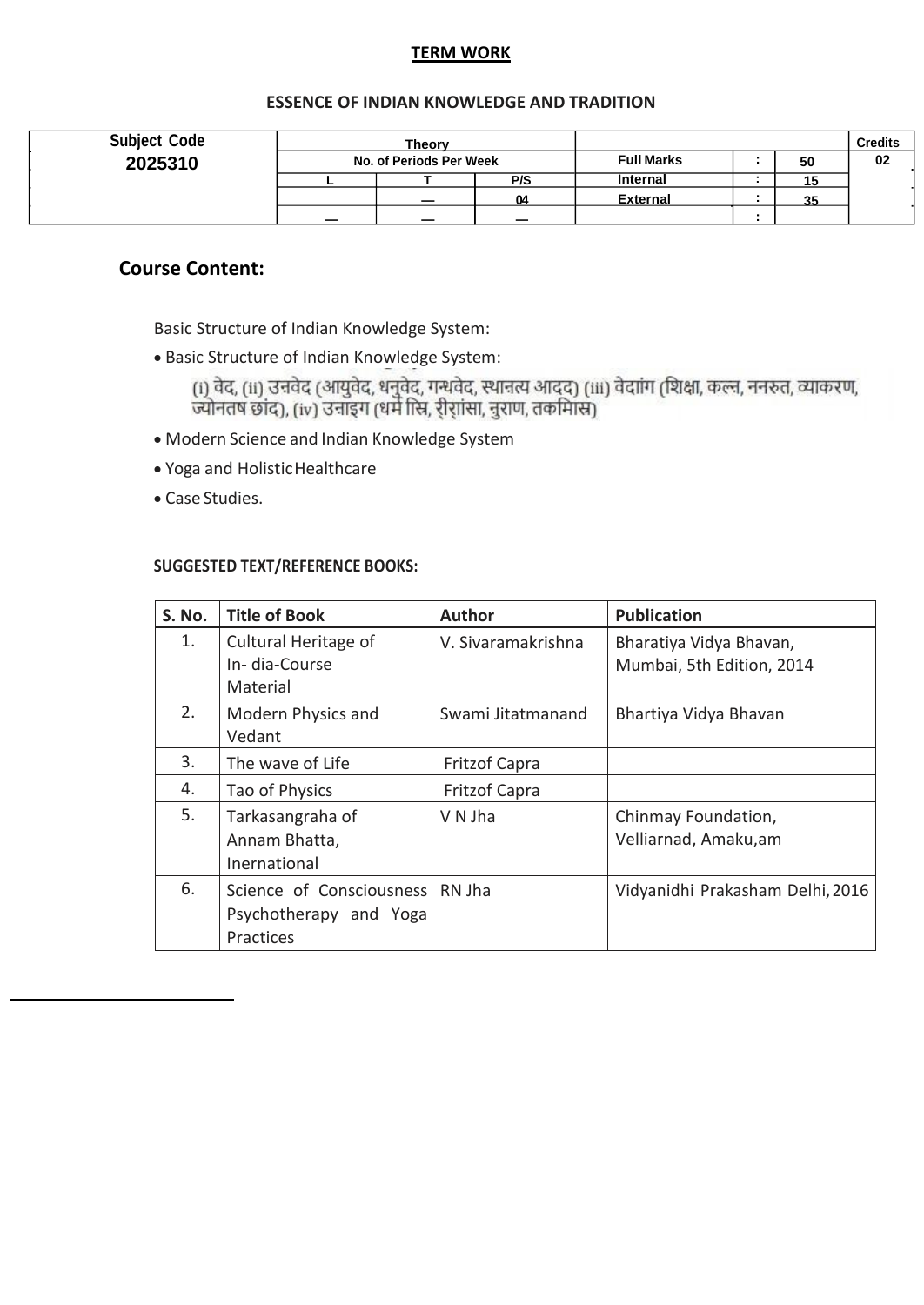## **PYTHON (Term Work)**

| <b>Subject Code</b><br>2018311 |                         | <b>Term Work</b> |             |                   |    | <b>Credits</b> |
|--------------------------------|-------------------------|------------------|-------------|-------------------|----|----------------|
|                                | No. of Periods Per Week |                  |             | <b>Full Marks</b> | 25 |                |
|                                |                         |                  | <b>P/TW</b> |                   |    | 01             |
|                                |                         |                  | 02          | <b>Internal</b>   | 07 |                |
|                                |                         |                  |             | <b>External</b>   | 18 |                |

|           | <b>CONTENTS: Practical</b>                                   | Hrs. | <b>Marks</b> |
|-----------|--------------------------------------------------------------|------|--------------|
| $UNIT-01$ | Write a program to demonstrate basic data type in python.    |      |              |
|           | Write a program to compute distance between two points       |      |              |
| $UNIT-02$ | taking input from the user (Pythagorean Theorem)             |      |              |
| $UNIT-03$ | Write a python program Using for loop, write a program that  |      |              |
|           | prints out the decimal equivalent of $1+\frac{1}{2}+1/31/n$  |      |              |
|           | Write a Python program to find first n prime numbers.        |      |              |
| $UNIT-04$ | Write a program to demonstrate list and tuple in python.     |      |              |
|           | Write a program using a for loop that loops over a sequence. |      |              |
| $UNIT-05$ | Write a program using a while loop that asks the user for a  |      |              |
|           | number and prints a countdown from that number to zero.      |      |              |
|           | Write a Python Program to add matrices.                      |      |              |
| $UNIT-06$ | Write a Python program to multiply matrices.                 |      |              |
|           | Write a Python program to check if a string is palindrome or |      |              |
| $UNIT-07$ | not.                                                         |      |              |
|           | Write a Python program to Extract Unique values dictionary   |      |              |
| $UNIT-08$ | values                                                       |      |              |
|           | Write a Python program to read file word by word             |      |              |
| $UNIT-09$ | Write a Python program to Get number of characters,          |      |              |
|           | words.                                                       |      |              |
| $UNIT-10$ | Write a Python program for Linear Search                     |      |              |

## **References Books:**

- 1. Taming Python by Programming, Jeeva Jose, Khanna Publishing House
- 2. Starting Out with Python, Tony Gaddis, Pearson
- 3. Core Python Programming, Wesley J. Chun, Prentice Hall
- 4. Python Programming: Using Problem Solving Approach, Reema Thareja, Oxford University
- 5. Introduction to Computation and Programming Using Python. John V. Guttag, MIT Press.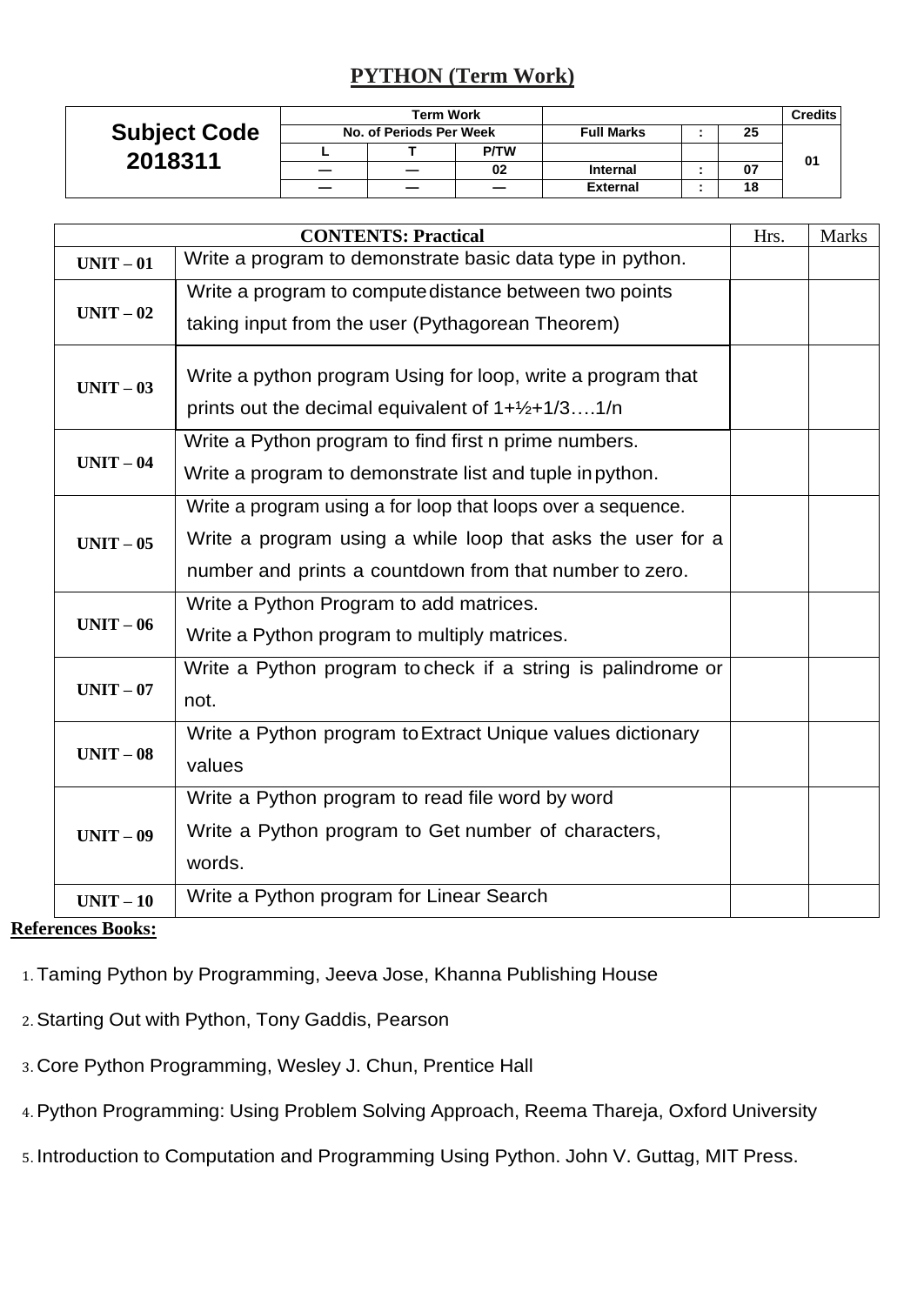## **TERM WORK Summer Internship-I (4 weeks)**

| <b>Subject Code</b><br>2025312 | Theory<br>No. of Periods per Week |                          |                          | <b>Full Marks</b><br>50 |  |    | <b>Credits</b><br>02 |
|--------------------------------|-----------------------------------|--------------------------|--------------------------|-------------------------|--|----|----------------------|
|                                |                                   |                          | P/S                      | Internal                |  | 15 |                      |
|                                |                                   | _                        |                          | <b>External</b>         |  | 35 |                      |
|                                |                                   | $\overline{\phantom{0}}$ | $\overline{\phantom{0}}$ |                         |  |    |                      |

- $\triangleright$  How important is it really to do an internship before applying for a job?
- $\triangleright$  Do you need to get the hands-on experience that is talked about when discussing the importance of internships or is it a matter of just landing the right job?

During the Course duration year, students may feel overwhelmed with coursework, sports, or cocurricular activities that may keep them extremely busy while leaving no time to think of doing an internship or a job. Many students may also feel that they are caught in a bind since they need to make money to pay for their expenses but they can only find unpaid internships in their field.

## Getting Your Feet Wet

Internships are a proven way to gain relevant knowledge, skills, and experience while establishing important connections in the field. Internships are also a way to get your feet wet and find out if a specific field is something you could see yourself doing full-time.

Internships may be completed during fall or spring semester or full time over the course of the summer. Unpaid internships may be easier to get but may also pose problems if making money is necessary, especially during the summer. There are many who cannot afford to work for no pay, so they are forced into doing menial jobs such as wait staff or bartending to work their way through college. It may preclude some from doing an internship which may be a detriment when hoping to get a full-time job.

## Financial Considerations

Financial considerations when looking for an internship can make a big difference in the decisionmaking process. Sometimes, students will take a part-time or full-time job to supplement the time that they are spending at their internship. Whether an internship is paid or unpaid, there are many things that need to be taken into consideration to decide if an internship is worthwhile. It's important to decide if an internship will ultimately be in the best interest of the student to help meet the requirements needed when applying for a full-time job.

### How to Get Funding for an Internship

Some colleges also offer funded internships for students. Check with your college to see if they offer a funded internship program that may help to meet the requirements of your college curriculum while offering experiences that employers seek when hiring new college graduates for entry-level jobs. Many foundations and organizations offer financing to college students so they may try writing to a number of them to see if they provide funding for college students seeking to do internships in their field.

### Having an Internship and a Job

Students may elect to do a summer internship a couple of days per week while working a part-time job for the remainder of the time. For those who need to maximize the amount of money they make over the course of the summer, they may look into doing an internship during the academic year when they are less likely to expect to make money to help defray their college expenses.

In addition to internships, volunteer opportunities can also be an excellent way to gain experience and exposure to the workforce. Employers love to see volunteer experiences on a student's resume.